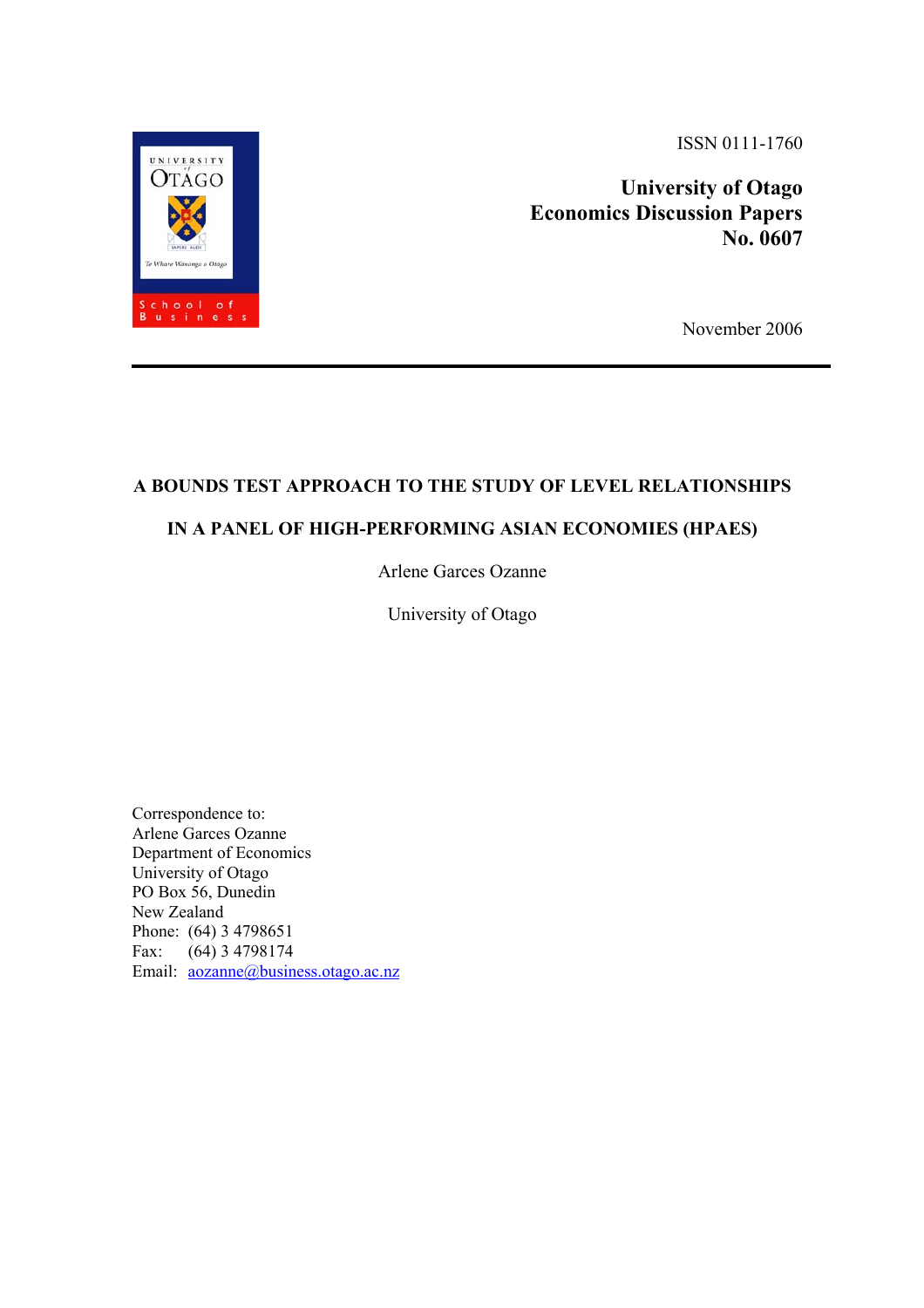## Abstract:

This study analyses long-run level relationships between total factor productivity (*TFP*) and a set of variables (the degree of openness of an economy, the different roles of government, and human capital) that are hypothesised as the major factors that drive *TFP* in the High-Performing Asian Economies (HPAEs).

We apply Pesaran, Shin and Smith's (2001) bounds test approach to the analysis of level relationships between *TFP* and its hypothesised determinants using panel data for five HPAEs (Indonesia, Malaysia, Singapore, South Korea and Thailand) and find evidence of a long-run relationship between *TFP* and our hypothesised determinants, irrespective of whether the regressors are  $I(0)$  or  $I(1)$ .

Key words: total factor productivity, panel data analysis, high-performing Asian economies

*JEL* classification: O40, O50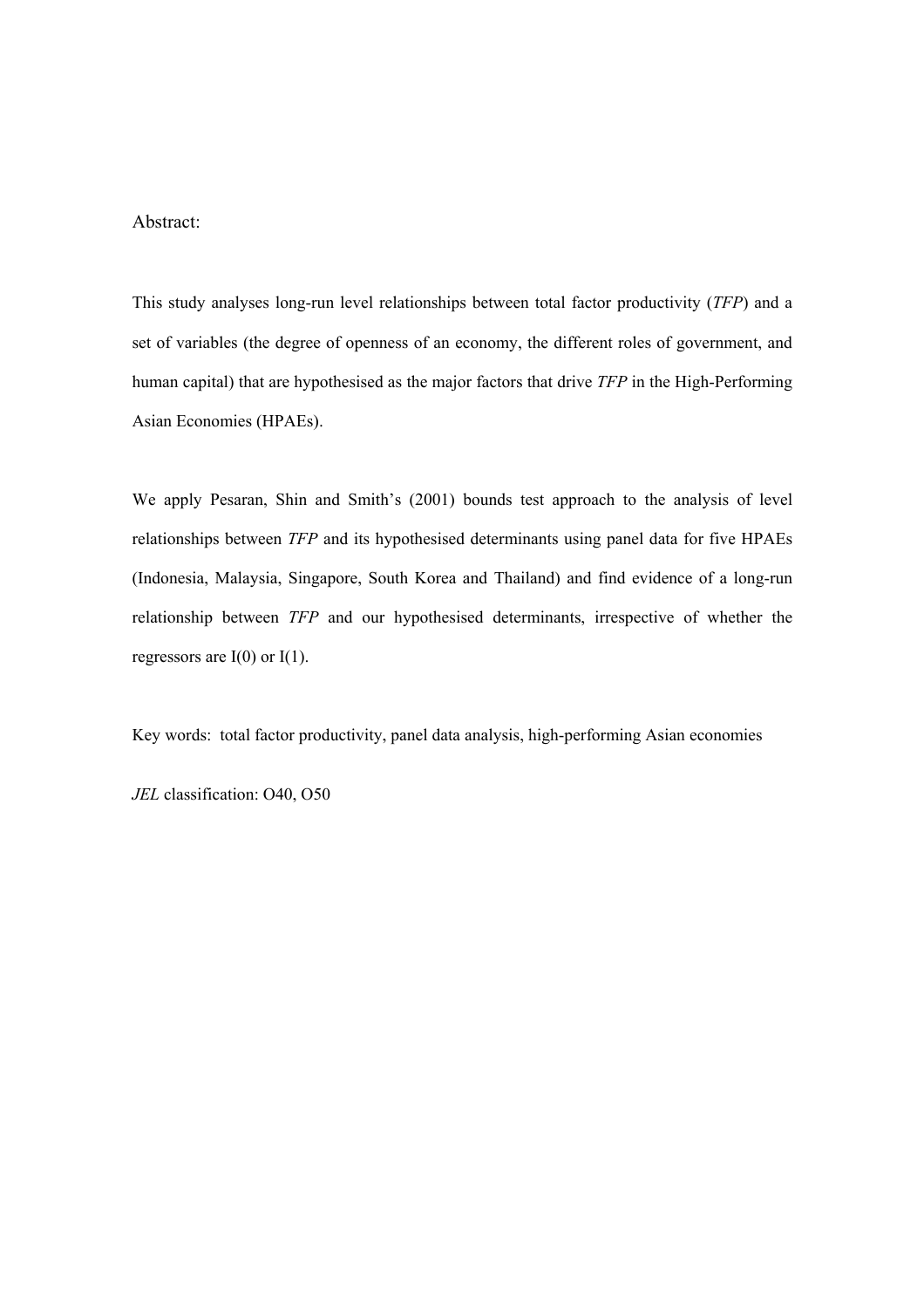## 1. Introduction

For over three decades from the 1960s to the 1990s, the remarkable economic performance of the high-performing Asian economies (HPAEs) was unparalleled in the world. This study analyses long-run level relationships between total factor productivity (*TFP*) and a set of variables (the degree of openness of an economy, the different roles of government, and human capital) that are commonly hypothesised as the major factors that drive TFP in five of the High-Performing Asian Economies (HPAEs) (Indonesia, Malaysia, Singapore, South Korea and Thailand). In examining the HPAEs' remarkable economic growth in the long-run, we look beyond factor accumulation, and focus instead on *TFP* growth, which has long been argued to be the ultimate determinant of long-run growth (see for instance Solow, 1956, Swan, 1956, Arrow, 1962, Uzawa, 1965, Romer, 1986, and Lucas, 1988).

There are three basic approaches to studying the determinants of *TFP*. First, *TFP* can be analysed within a single growth equation (e.g., Knight, Loayza and Villanueva, 1993). That is, by estimating a typical production function with the usual factor inputs, labour and capital, but with additional factors, e.g., openness and government policy indicators, that are assumed to affect growth via *TFP*. A second approach to studying the determinants of *TFP*, is to derive a measure of *TFP* from a growth accounting framework, and then regress *TFP* on some basic measures of initial conditions (i.e., initial level of income, life expectancy and years of schooling, as indicators of health and education); the external environment (i.e., the mean and standard deviation of the annual change in each country's terms of trade), some regional dummy variables and on various macroeconomic and trade policy indicators (i.e., budget balance, change in terms of trade, standard deviation of terms of trade, standard deviation of real exchange rate, and an openness indicator (e.g., Collins and Bosworth (1996) and Hall and Jones (1999)). Finally, in other empirical studies, such as Thomas and Wang (1993), Coe, Helpman and Hoffmaister (1997), and Miller and Upadhyay (2000), *TFP* estimates are first derived from typical production functions (i.e., *TFP* as residuals from production functions), and then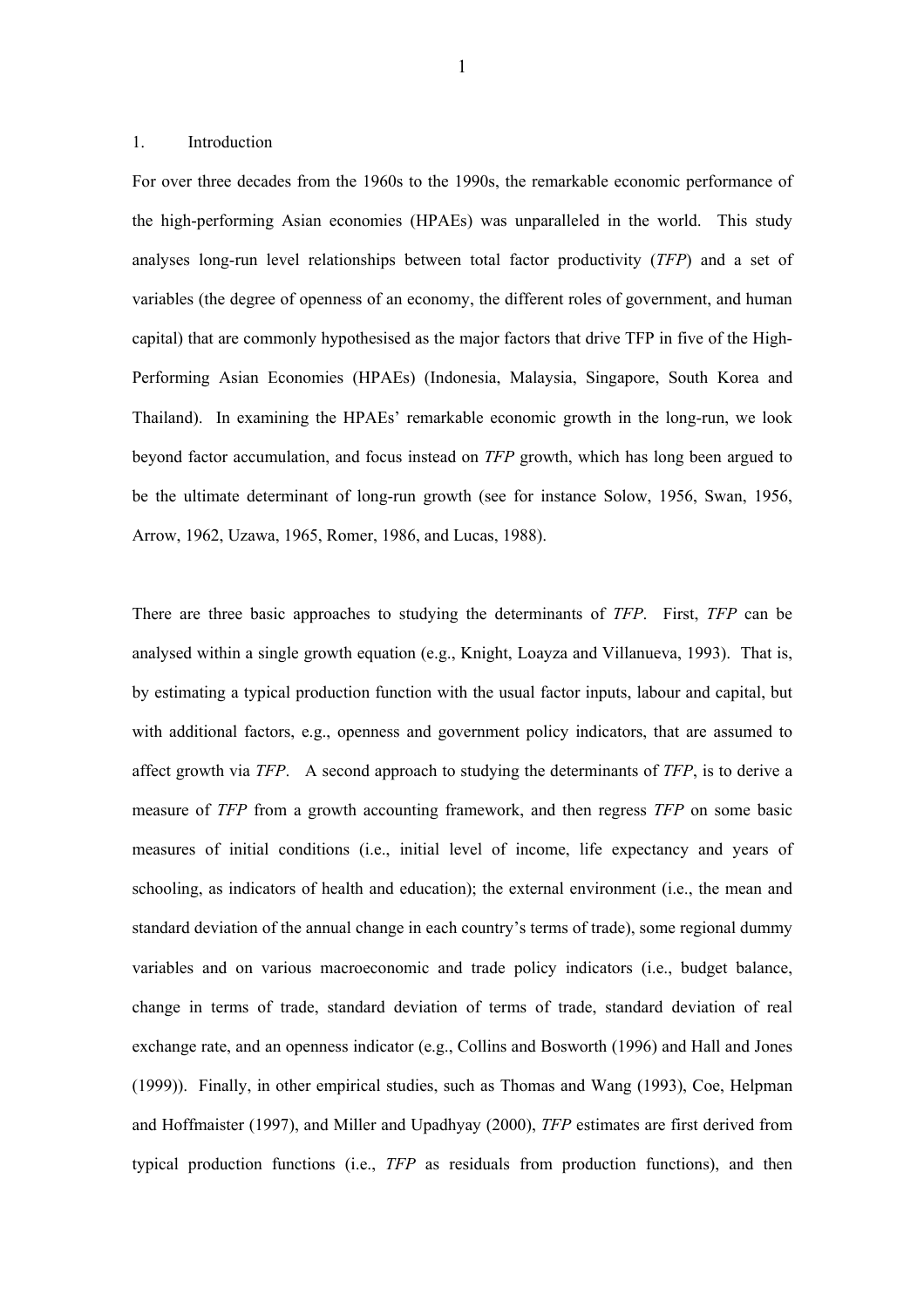regressed on other variables, e.g. trade/openness and government policy indicators that are perceived to affect *TFP* growth.

In this study, we adopt the second approach to the analysis of *TFP* and its determinants and calculate *TFP* levels based on Hall and Jones' (1999) levels accounting study of productivity across a cross-section of 127 countries (details in Section 3). Throughout this study, analysis is directed at examining the levels of *TFP*, instead of *TFP* growth rates, because levels capture the relevant long-run relationships among the variables of interest (e.g. *TFP* and its determinants).

Panel econometric methods, specifically Im, Pesaran and Shin (2003) panel unit root tests, are used to test for panel unit roots. In addition, a bounds testing procedure developed by (Pesaran, Shin and Smith, 2001) is applied on panel data to identify long-run relationships among variables when the order of integration of the variables is uncertain.

This paper is organised as follows: Section 2 highlights the advantages of using panel data while Section 3 describes the model and data used in our analysis. Section 4 presents the unit root test results. Section 5 details the bounds testing strategy used in the analysis of level relationships and the results obtained, and Section 6 concludes.

#### 2. Advantages of using panel data

There are several advantages of using panel data over pure cross-sectional or time-series data in the analysis of economic growth. First, the central focus in the study of growth, which is longrun steady-state growth, is basically an analysis of what happens to the variables of interest (e.g. GDP, labour, capital, etc.) over time. Time-series data have been argued to be essential in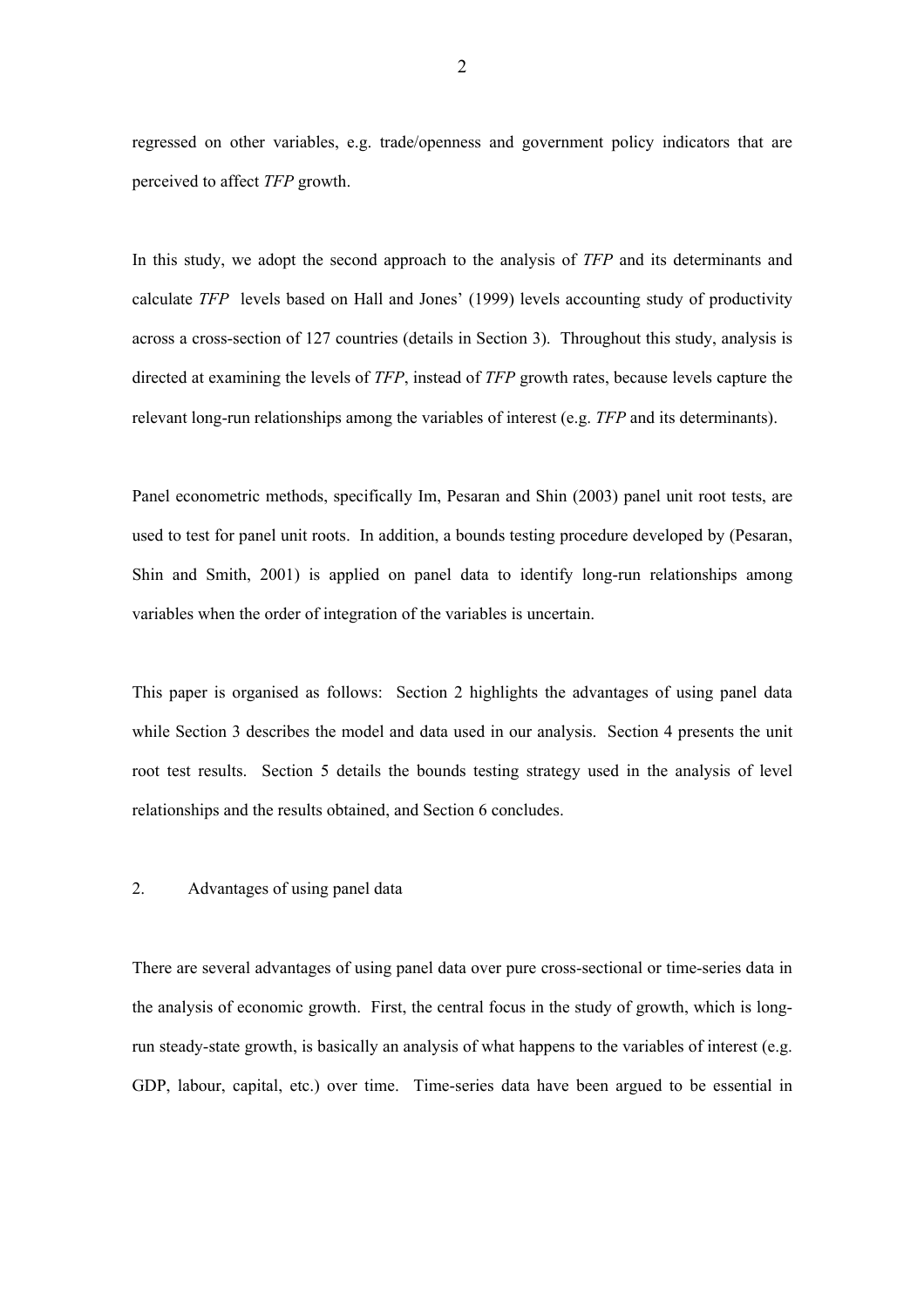providing more dynamic information than would otherwise be obtained when only crosssectional data are used (Easterly, Loayza and Montiel, 1997).<sup>1</sup>

Second, estimations that make use of time-series data (especially if there are not enough timeseries observations) for a single group/country, are often subject to collinearity problems. The use of panel data provides the researcher with a larger data set and, consequently, additional information and increased degrees of freedom, which could be important in reducing collinearity among the explanatory variables. Moreover, by making use of information from time-specific and country-specific effects, the researcher is also better able to control for the effects of missing or unobserved variables (Hsiao, 1986).

In spite of the advantages of using panel data, it has only been over the last decade that empirical studies of economic growth with panel data have appeared in the literature. This is most likely due to the fact that comparable data for a wide range of countries over several time periods have been difficult to obtain, and only with the availability of the Summers and Heston (1991) data set has work on growth empirics with panel data become more feasible.<sup>2</sup>

A critical aspect in the estimation of relationships that combine cross-sectional and time-series data lies in the specification of the model, i.e., the model should be specified in such a way that possible differences in behaviour across countries, as well as any differences in behaviour over time for any given country, are adequately captured. In estimating panel data models, it is also important to examine the time-series properties of the data, particularly with respect to the

l

<sup>&</sup>lt;sup>1</sup> Other studies, however, e.g., Pesaran and Smith (1995), Phillips and Moon (1999) and Temple (1999) point out that pure cross-section regressions can produce consistent estimates of the average long-run effects.

 $2$  Atkinson and Brandolini (2001) however, question the quality and consistency of secondary data sets, and point out the importance of making sure that cross-country panel data sets do provide comparable data across countries.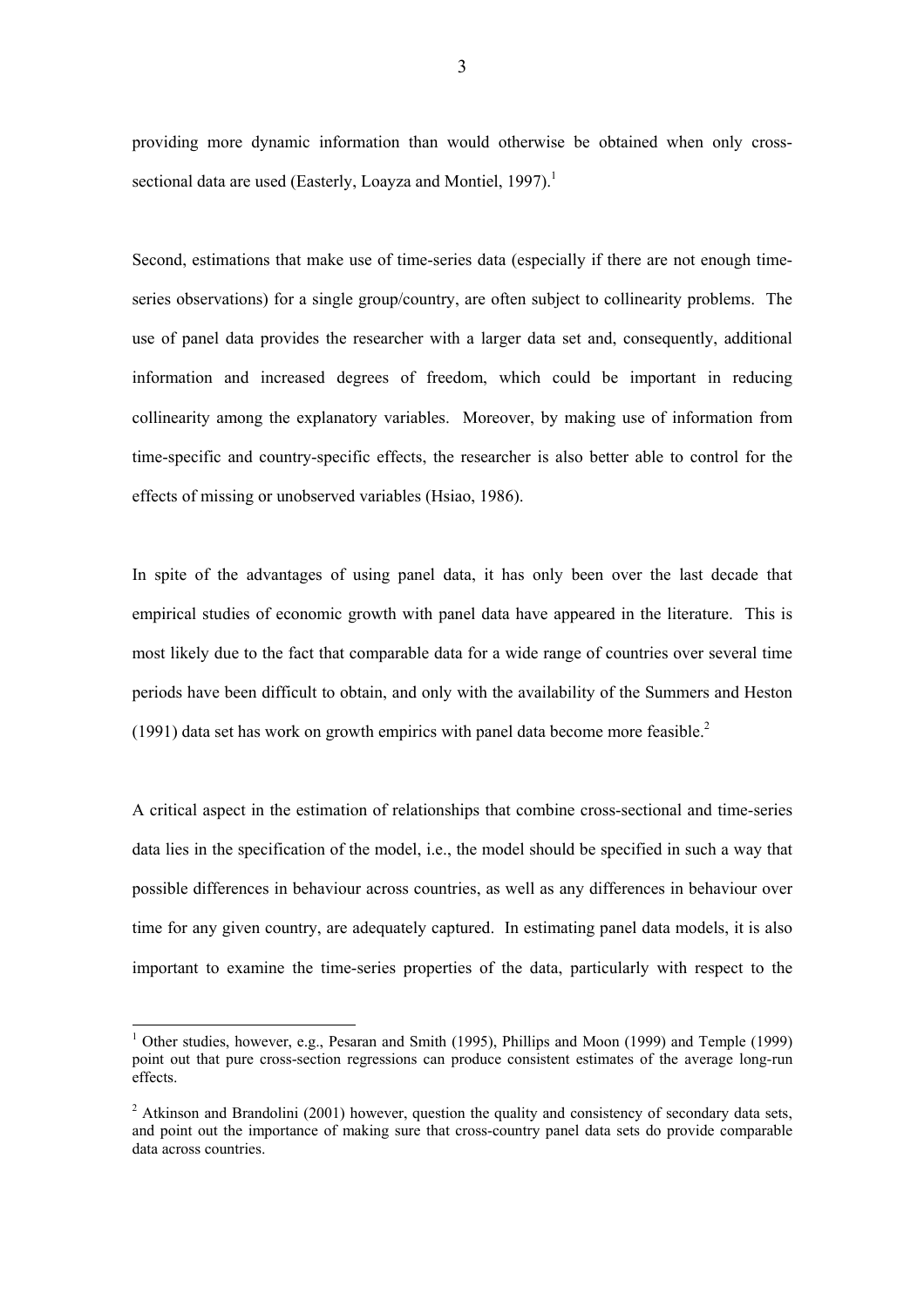orders of integration of the time-series data, and ideally apply appropriate unit root and cointegration tests for panel data.

### 3. The model and data

Based on the empirical literature on the economic growth experience of the  $HPAEs$ ,<sup>3</sup> and in the spirit of Collins and Bosworth (1996), Thomas and Wang (1993), Coe, Helpman and Hoffmaister (1997), and Miller and Upadhyay (2000), we hypothesise that openness (measured in terms of the taxes imposed on international trade), the different roles of government, and human capital are the major factors that drive *TFP* in the HPAEs:

$$
TFP_{i,t} = \alpha_0 + \alpha_1 O_{i,t} + \alpha_{2,x} G_{i,x,t} + \alpha_3 H_{i,t} + \varepsilon_{it}
$$
\n(1)

where,

l

| $TFP_{i.t}$ | represents total factor productivity in country $i$ and        |  |
|-------------|----------------------------------------------------------------|--|
|             | time $t$                                                       |  |
| $O_{it}$    | openness variable for country $i$ and time $t$                 |  |
| $G_{i,x,t}$ | government-related variable $x$ for country $i$ and time $t$   |  |
| $H_{it}$    | represents human capital in country <i>i</i> and time <i>t</i> |  |

The approach used in this study to calculate *TFP* levels is based on Hall and Jones' (1999) (hereafter HJ) levels accounting study of productivity across a cross-section of 127 countries. Hall and Jones' (1999) *TFP* levels are available for a wide cross-section of countries but only for the year 1988. For the purposes of this study, we need to calculate *TFP* levels for a number of years. We follow Hall and Jones' (1999) levels accounting methodology, but exclude human capital from the underlying production function equation, i.e.,

 $3$  See for example Wade (1990), Leipziger and Thomas (1993), Root (1996), and Warr and Nidhiprabha (1996) for studies on the role of government in the economic performance of the HPAEs; Chow (1987), Ahmad, Harnhirun and Yang (1997) for studies on openness and the East Asian economies; Campos and Root (1996), Islam and Chowdhury (1997) and Tipton (1998) for studies that emphasise the importance of human capital in the East Asian economies.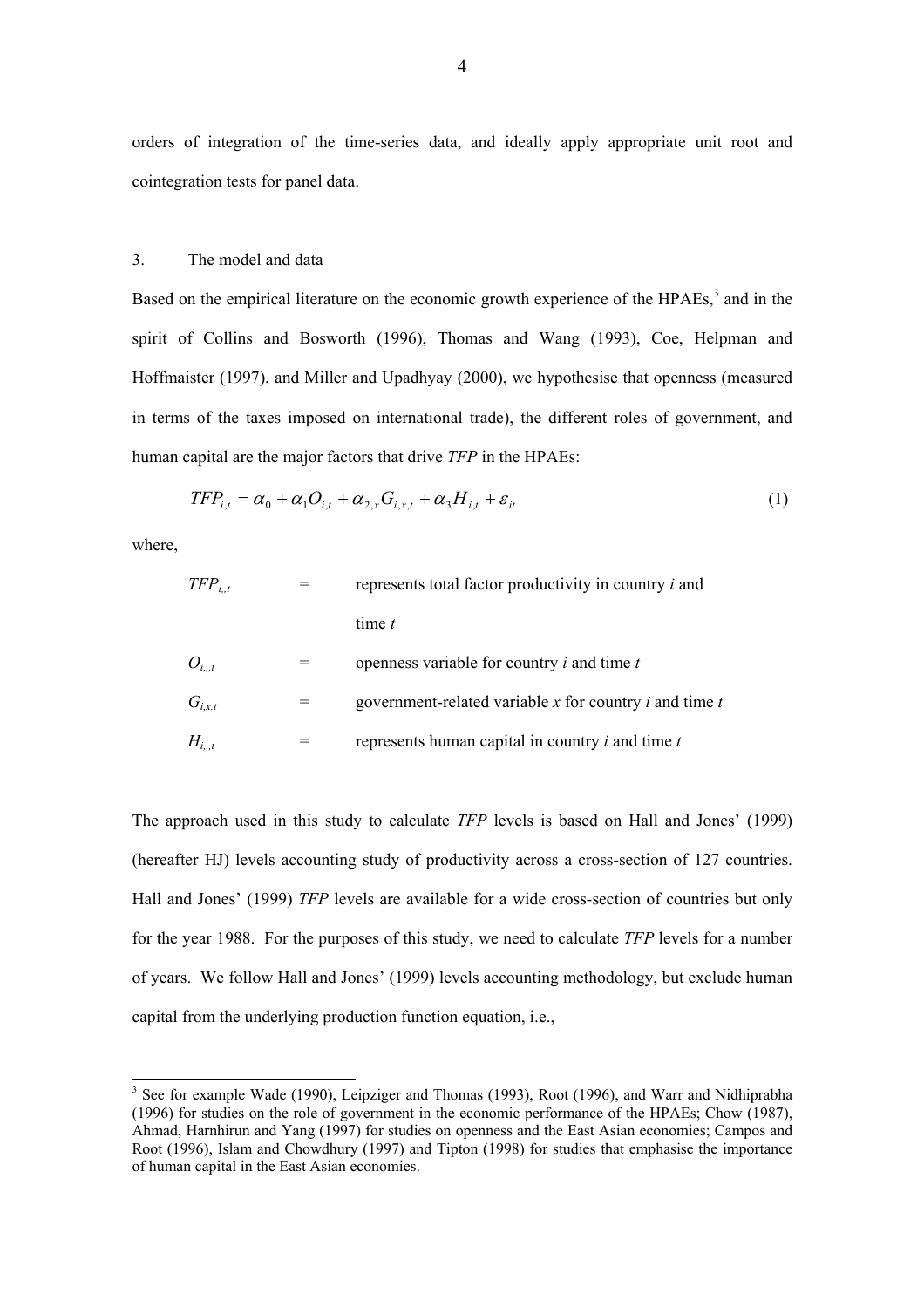$$
Y_{i,t} = K_{i,t}^{\alpha} (A_{i,t} L_{i,t})^{1-\alpha}
$$
 (2)

where the variables and parameters have the usual meanings. Re-writing equation (2) in terms of output per worker,  $y = Y/L$ , and following Mankiw, Romer and Weil (1992) in decomposing *y* in terms of the capital-output ratio, the alternative levels accounting equation can be expressed as:

$$
y_{i,t} = \left(\frac{K_{i,t}}{Y_{i,t}}\right)^{\alpha/(1-\alpha)} A_{i,t}
$$
 (3)

The *TFP* measure of total factor productivity is *A* in equation (3).

We take the *y* data from Summers and Heston's (1991), *Penn World Tables 5.6*. The other relevant data for calculating the *TFP* levels are taken from a later version of the Collins and Bosworth (1996) data set. We also use Collins and Bosworth's human capital data (*Human*), which is essentially a labour quality index that measures the quality of the workforce based on a 7% return to each additional year of schooling.

The specific role that governments played in the economic success of the HPAEs has been the subject of much debate. One possible reason for this is related to the way the government intervention variable is measured in previous studies. Much of the empirical work on the relationship between government and economic growth makes use of data on government expenditures, as a proportion of either total output or private investment, as a measure of government size or degree of government intervention in the country (e.g. Ram (1986), Kormendi and Meguire (1985), Barro (1991), Barro and Lee (1994), Evans (1997)). However, government expenditures alone can be poor representations of actual effects of government intervention on various sectors of the economy because government intervention takes several forms (e.g. tax concessions; setting of interest rates, foreign exchange rates, wage rates; subsidising education; direct public infrastructural investments, etc.), and not all interventions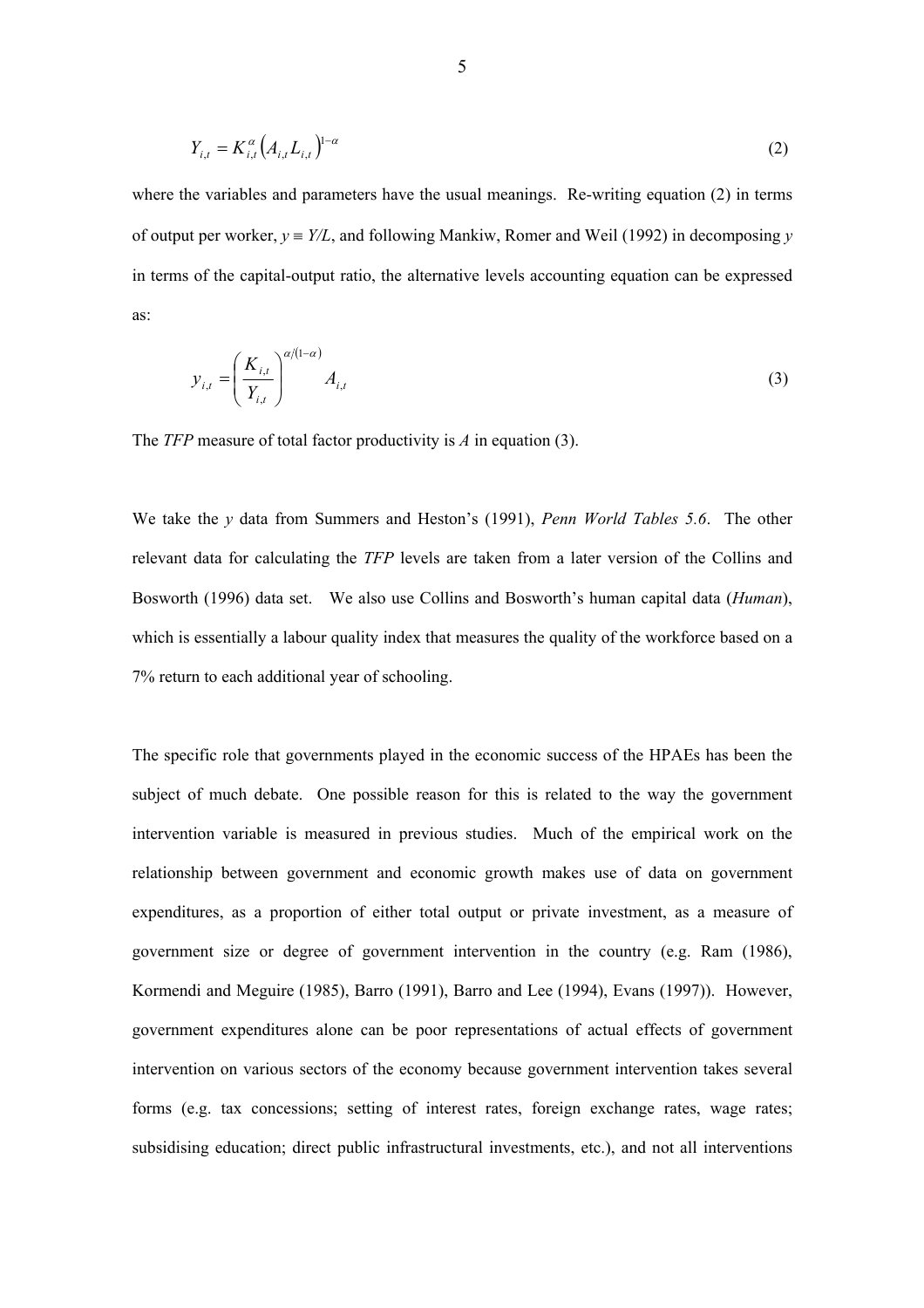necessarily involve any spending. Besides, money spent on different types of intervention may also produce different results. Another reason why government expenditure is a poor measure of government intervention relates to the way government expenditures are aggregated. It is more desirable to disaggregate government expenditures by type of expenditure (e.g. defence/military expenditures, education, social welfare, or public capital investments), because each type of government expenditure can affect different sectors of the economy differently (see for example, Kneller, Bleaney and Gemmell (1999) and Bleaney, Gemmell and Kneller (2001)). For instance, expenditures on education can lead to higher productivity growth, but public capital investments could crowd out private consumption and investment.

For this reason, we include several measures of government in our analysis and disaggregate government expenditure into non-complementary and complementary expenditures. Government non-complementary expenditures (*Noncomp*) are those that are considered as not directly affecting the productivity of the private sector (e.g., general public services, defence, and social security and welfare). We hypothesise that this type of expenditure has a negative effect on *TFP*. On the other hand, government complementary expenditures (*Comp*) are those that are likely to complement private investment (e.g., health, education and economic services, including expenditures on research, roads, other transportation and communication services). We hypothesise that this type of expenditure has a positive effect on *TFP*.

We also include government revenues in our analysis, and following the same line of reasoning that different types of government revenue could affect the economy in different ways (see for example, Kneller et al. (1999) and Bleaney et al. (2001)), we also disaggregate our government revenue measures. In general, government revenue in this study is defined as the taxes received by the central government and, depending on how these taxes are spent, may or may not be positively associated with *TFP*. We are also concerned with how government affects the degree of openness in the economy; hence revenues are classified into domestic (*Domtax*) and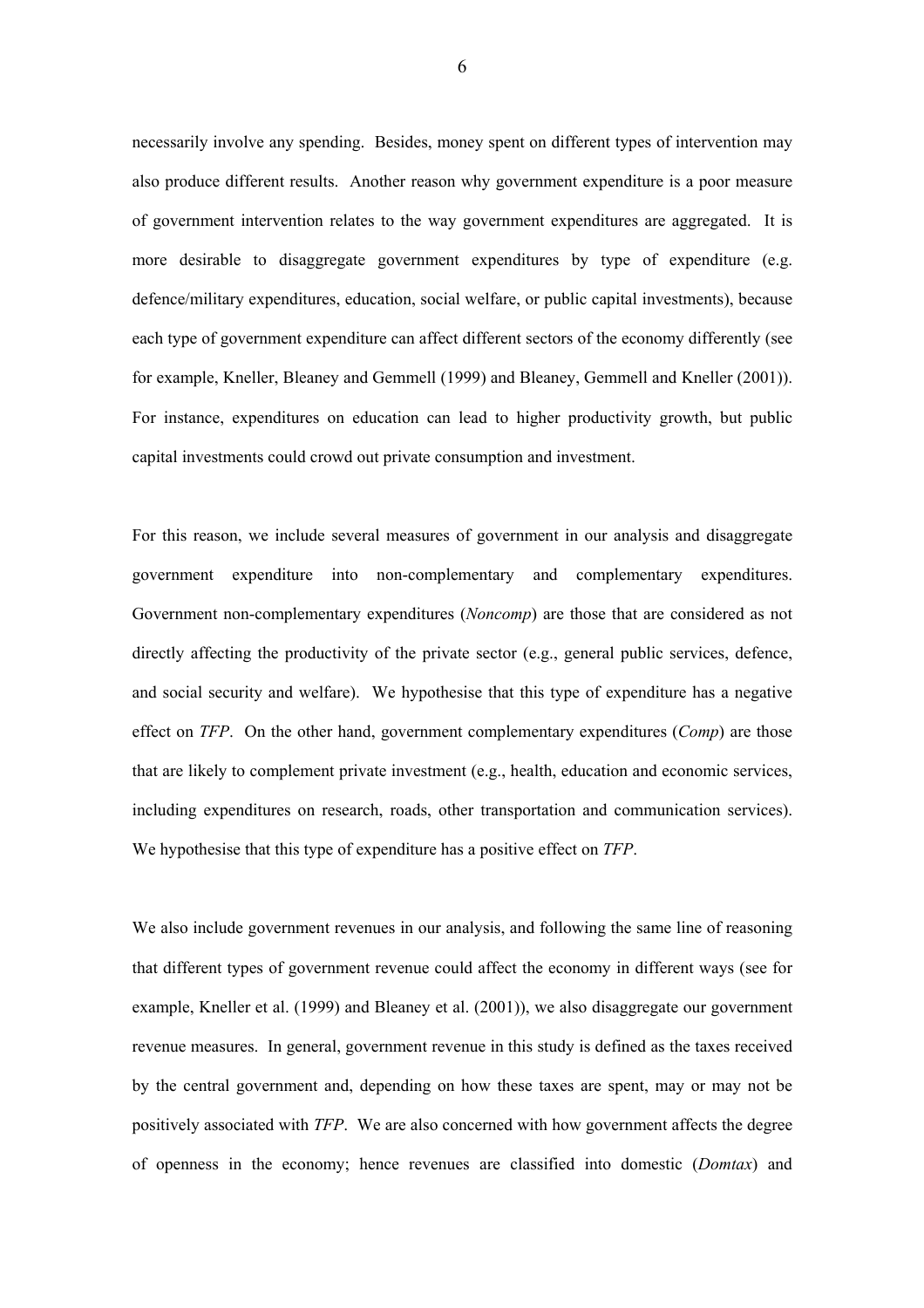international tax revenues (*Tradetax*). We also use *Tradetax* as the proxy for the degree of openness of an economy. We opt to use *Tradetax* as the common practice of using trade volumes or trade shares and the rate of growth of exports as a proxy for openness is limited because exports are not necessarily related to trade policy. A country's trade regime can be heavily distorted, but still have high export growth rates (Edwards, 1997). Rodriguez and Rodrik (2000) provide a comprehensive assessment of the different measures of openness used in the empirical literature on openness and growth. They find that in many cases, the indicators used by researchers are problematic as measures of openness, or are often highly correlated with other sources of poor economic performance.

We tested for correlation among different measures of openness (*Tradetax*, the black market exchange premium and size of the trade sector) and found that they are significantly correlated with each other. $4$  Hence, even though there are different ways to measure the degree of openness, we expect that effect of openness on *TFP* will be approximately the same regardless of which particular measure is used, and so it is not necessary to include all of the openness variables in the same regression equation. What is of concern is choosing which one best measures the degree of openness of the economy for our purposes. Because of concerns regarding the reliability of data on black market exchange rate premiums and on the limitations of the use of the size of the trade sector as a proxy for openness, we opted to use *Tradetax* as our measure of openness.

Data for our government and openness indicators are taken from various issues of the IMF's *International Financial Statistics* (IFS) and *Government Finance Statistics* (GFS) yearbooks, and the Asian Development Bank's (ADB) *Key Indicators for Developing Member Countries*. In order to keep the panel balanced, the full set of panel data used in this study consists of time-

l

<sup>&</sup>lt;sup>4</sup> Results are available from the author on request.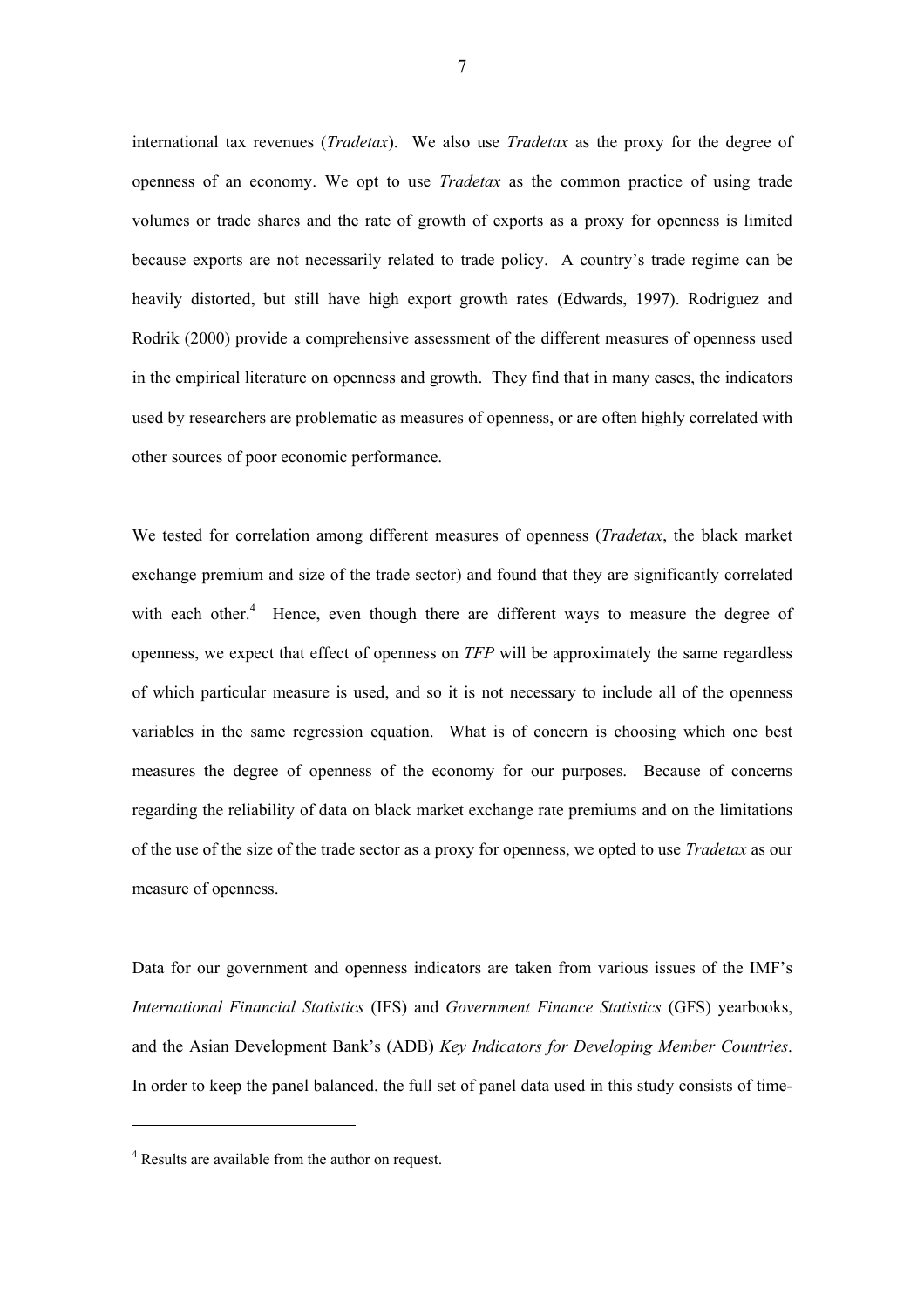series observations over the period 1973 to 1990, a total of 18 annual observations for five HPAEs: Indonesia, Malaysia, Singapore, South Korea and Thailand. The analysis is limited to these five HPAEs mainly because the International Monetary Fund's (IMF) *Government Finance Statistics* (GFS), the main source of our government-related variables, do not report data for the other two HPAEs: Hong Kong and Taiwan. Table 1 presents some basic descriptive statistics for the variables used in this paper.

#### Table 1

|                            | Variables (in logs)              |                                      |                                     |                                     |                                      |                                  |
|----------------------------|----------------------------------|--------------------------------------|-------------------------------------|-------------------------------------|--------------------------------------|----------------------------------|
|                            | $ln$ <i>TFP</i>                  | ln Trade                             | $ln$ <i>Domtax</i>                  | lnNoncomp                           | lnComp                               | $lnH$ <i>uman</i>                |
| mean<br>median<br>std dev. | 8.393011<br>8.540939<br>0.512616 | $-3.43043$<br>$-3.01232$<br>1.093236 | $-2.03696$<br>$-2.0305$<br>0.223276 | $-2.54212$<br>$-2.5521$<br>0.268141 | $-2.43074$<br>$-2.45226$<br>0.362183 | 5.009262<br>4.993886<br>0.116888 |

## BASIC DESCRIPTIVE STATISTICS FOR THE VARIABLES

## 4. Panel unit root testing

-

Panel unit roots based on the Im, Pesaran and Shin (2003) (hereafter IPS) *t*-bar test for the more general case when the errors in the univariate time-series representation are serially correlated, for the logarithms of each of the variables' demeaned series, with and without trend, were carried out and the results are summarised in Table  $2<sup>5</sup>$  We opt to use this more general specification of the IPS *t*-bar test, so as not to restrict the number of lagged terms  $(p_i)$  to be zero for all countries, and instead let  $p_i$  be determined based on the GS testing strategy to ensure that errors are uncorrelated.

<sup>&</sup>lt;sup>5</sup> In the case where the errors in the different regressions contain a common time-specific component, IPS propose the same *t-*bar test, but with the individual test statistics based on cross-sectionally demeaned regressions. This approach, however, does not correct for specific dependencies in the errors involving, for instance, pairs of countries within the bigger group. In this study, we argue that demeaning is more appropriate compared to many other applications of the IPS test, because our group of countries, the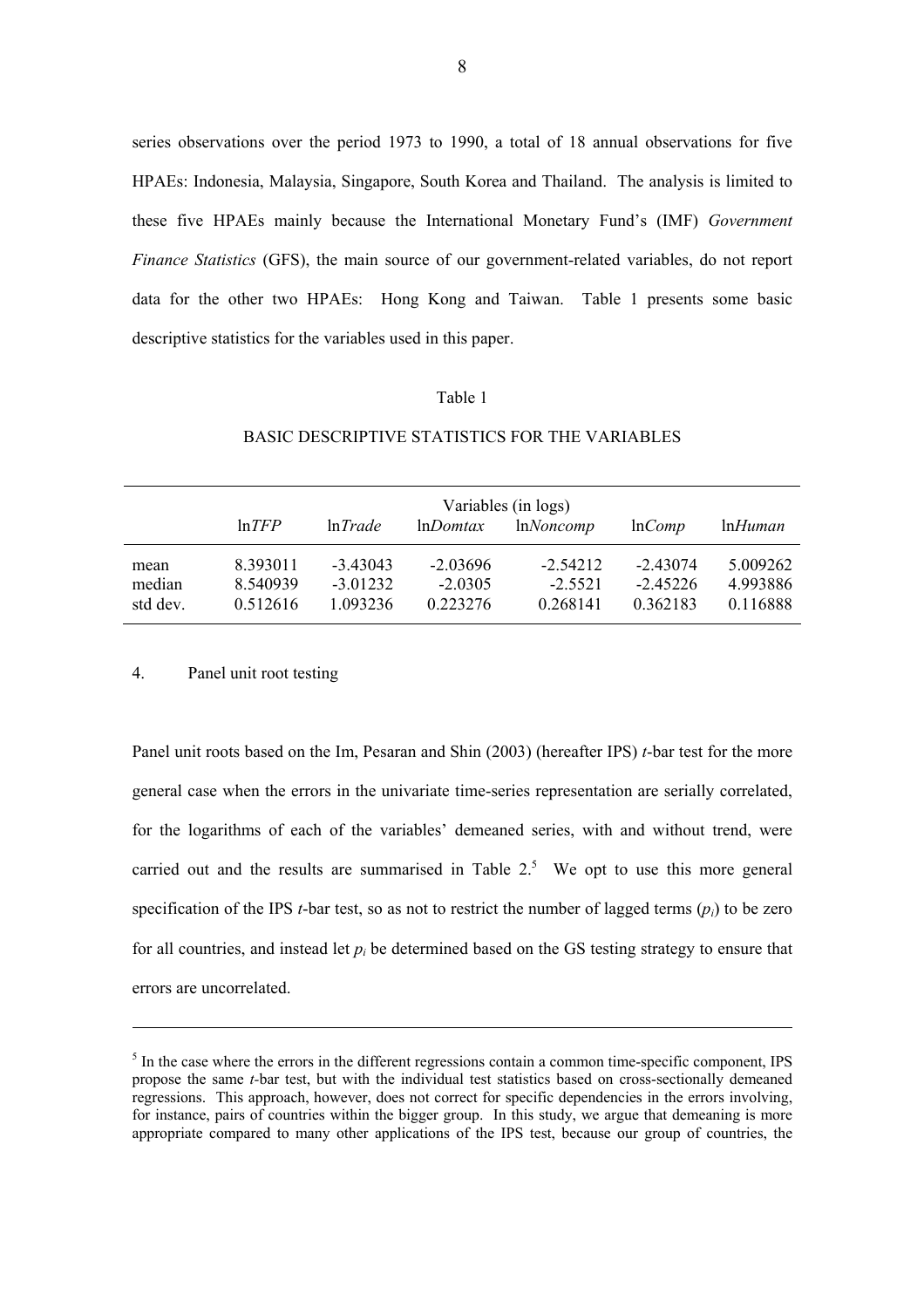## Table 2

| Variable                                                                                                                                                                                                                                                                           | $t_{\rm \scriptscriptstyle NT}$ |               |               |              |  |
|------------------------------------------------------------------------------------------------------------------------------------------------------------------------------------------------------------------------------------------------------------------------------------|---------------------------------|---------------|---------------|--------------|--|
| $(in \text{ logs})$                                                                                                                                                                                                                                                                |                                 | Original      | demeaned      |              |  |
|                                                                                                                                                                                                                                                                                    | trend                           | no trend      | trend         | no trend     |  |
| $ln$ <i>TFP</i>                                                                                                                                                                                                                                                                    | $-1.6433$                       | $-0.4638$     | $-2.3843$     | $-1.2442$    |  |
| $\triangle \ln TFP$                                                                                                                                                                                                                                                                | $-3.4682***$                    | $-29332***$   | $-3.5269***$  | $-3.4179***$ |  |
| ln Trade                                                                                                                                                                                                                                                                           | $-3.118***$                     | $-1.2331$     | $-3.1495***$  | $-1.6024$    |  |
| $\Delta$ ln <i>Trade</i>                                                                                                                                                                                                                                                           | $-5.2309***$                    | $-4.7682***$  | $-4.1878***$  | $-42349***$  |  |
| $ln$ <i>Domtax</i>                                                                                                                                                                                                                                                                 | $-2.4418$                       | $-2.1316*$    | $-3.0038**$   | $-1.9207$    |  |
| $\Delta$ ln $Dom$ tax                                                                                                                                                                                                                                                              | $-3.6143***$                    | $-3.6220***$  | $-4.0816***$  | $-4.1627***$ |  |
| <i>InNoncomp</i>                                                                                                                                                                                                                                                                   | $-2.3272$                       | $-1.8816$     | $-2.8581**$   | $-1.9804$    |  |
| $\Delta$ ln $Noncomp$                                                                                                                                                                                                                                                              | $-3.3163***$                    | $-3.3787***$  | $-3.6006***$  | $-3.7230***$ |  |
| lnComp                                                                                                                                                                                                                                                                             | $-2.1361$                       | $-2.8676**$   | $-2.6676*$    | $-3.0480***$ |  |
| $\Delta$ ln $Comp$                                                                                                                                                                                                                                                                 | $-5.0603***$                    | $-3.0433***$  | $-4.0303***$  | $-4.1045***$ |  |
| $lnH$ uman                                                                                                                                                                                                                                                                         | $-9.1408***$                    | $-2.4764**$   | $-8.0900$ *** | $-1.6362$    |  |
| $\Delta$ lnHuman                                                                                                                                                                                                                                                                   | $-16.0225***$                   | $-10.7274***$ | $-11.0288***$ | $-8.6452***$ |  |
| $1\%$ : -3.13 (with trend); -2.50, (no trend)<br>critical values for $t_{NT}$<br>5%: -2.82 (with trend); -2.19 (no trend)<br>10\%: -2.67(with trend); -2.04 (no trend)<br>***, ** and * reject the null of a unit root at the 1%, 5% and 10% significance levels,<br>respectively. |                                 |               |               |              |  |

RESULTS OF IPS PANEL UNIT ROOT TESTS

The  $\bar{t}_{NT}$  test results for the *TFP* series clearly show that the demeaned series, whether or not it is demeaned and/or includes a time trend, is non-stationary. For the other series however, the unit root test results are mixed, and a conclusive decision on the order of integration of the variables cannot be made.

The mixed results from the panel unit root tests based on IPS' *t*-bar statistics  $(\bar{t}_{NT})$  fail to provide conclusive inference on the order of integration of the variables of interest. So, while we hoped that, by using panel data, inferences on the presence of unit roots would be more accurate, our results suggest otherwise.

HPAEs, aside from the fact that they are regionally connected, have also been hit by common shocks, e.g.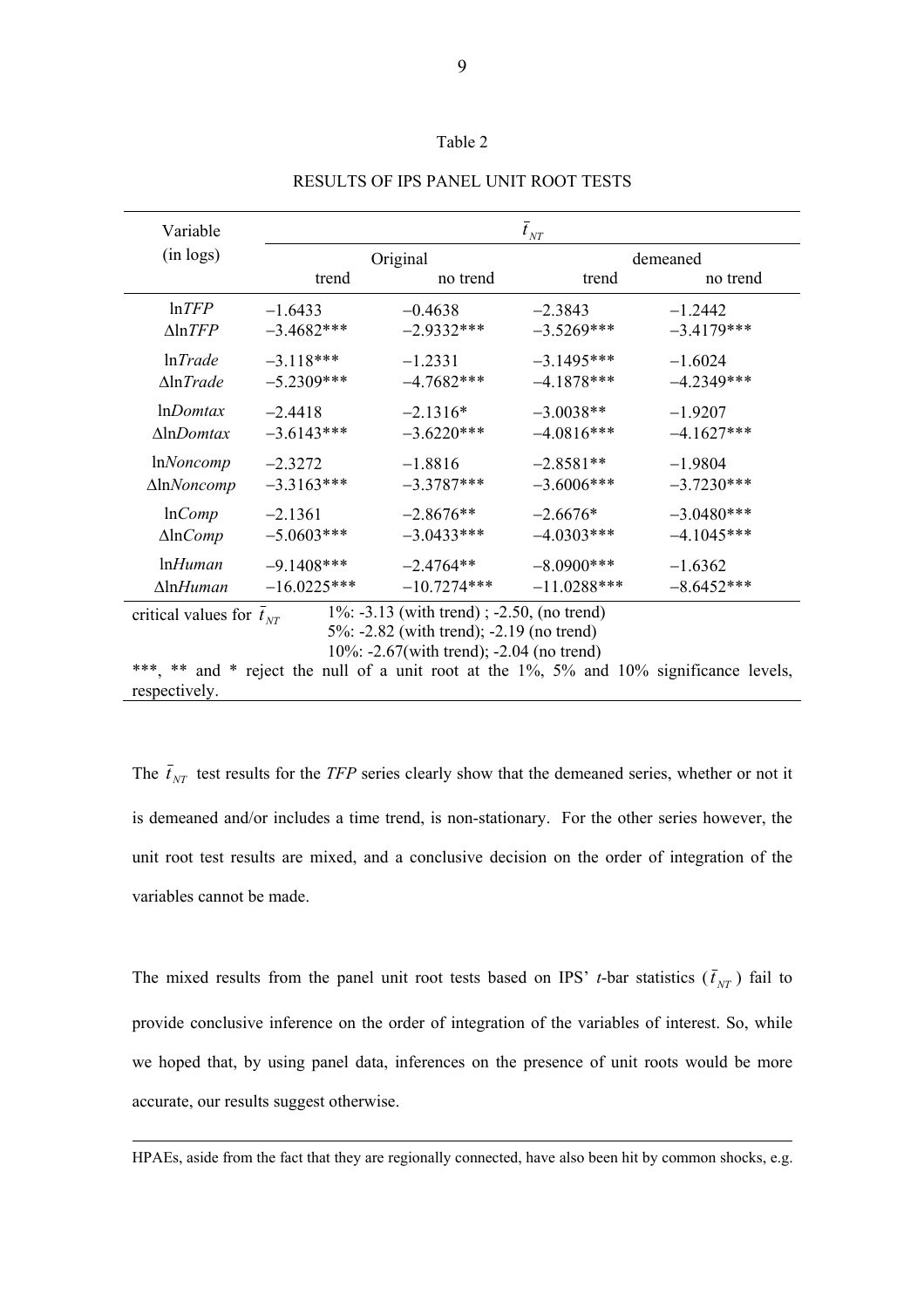In our panel unit root tests, we find in favour of a unit root in several series that do not include a time trend in the univariate time-series representation. This result is not surprising as Perron (1988) and Elder and Kennedy (2000) note that if the series actually contains a trend, but this is erroneously omitted, unit root tests tend to be biased toward finding a unit root. On the other hand, including a trend term, when the series does not actually have one, reduces the power of the unit root test (but does provide a 'similar' test if  $N\neq 0$ ). Since the consequences of overfitting are "less harmful" than under-fitting (acknowledging that there is a trade-off between power and size of the tests), the unit root tests on the series with trend may be preferable.

Focusing on the panel unit root test results on the demeaned series with trend, we find that the  $\bar{t}_{NT}$  tests (assuming serially correlated errors) suggest that *TFP* is non-stationary, and the rest of the variables: *Tradetax*, *Domtax*, *Noncomp*, *Comp*, and *Human* are all I(0). Note, however, that while we have decided that these results are "preferred" based on the reasons mentioned earlier, these are still considered quite fragile, especially since the actual data-generating structure of the variables of interest is unknown.

5. A bounds test approach to the analysis of level relationships

## 5.1 Pesaran et al.'s (2001) testing strategy

The results of the panel unit root tests show how sensitive unit root test results can be. There is still much uncertainty as to whether the variables of interest are actually  $I(0)$  or  $I(1)$ . Given these results, a bounds test approach developed by Pesaran et al. (2001) for testing level

the East Asian Crisis that began in mid-1997.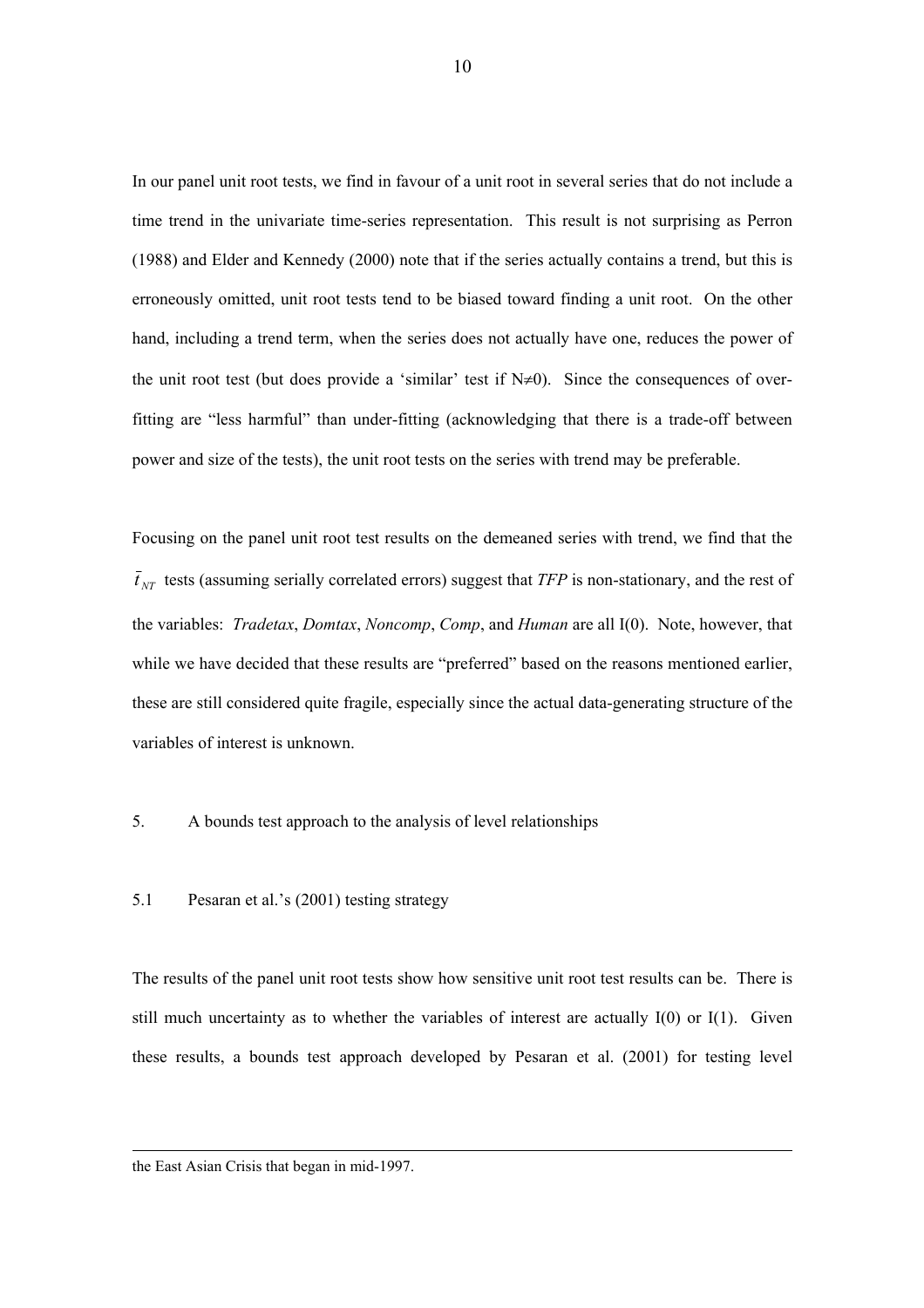relationships could be useful because it can be applied irrespective of whether the regressors are  $I(0)$  or  $I(1)$ .

For our purposes, we use Pesaran et al.'s bounds tests, based on standard *F-*statistics, to test the significance of the lagged levels of the variables within a univariate error-correction mechanism to determine long-run relations between *TFP* and our hypothesised determinants. The *F*statistics have non-standard asymptotic distributions under the null hypothesis that there exists no level relationship, irrespective of whether the variables of interest are I(0) or I(1), and are analysed against two sets of critical value bounds that cover all possible classification of the regressors into purely  $I(0)$ , purely  $I(1)$ , or a mixture of  $I(0)$  and  $I(1)$  variables. If the computed *F-*statistic falls outside the critical band, a conclusive decision can be made without needing to know whether the regressors are I(0) or I(1). That is, if the computed *F-*statistic falls outside the lower critical band, we fail to reject the null hypothesis of no level relationship, and if the computed *F-*statistic falls outside the upper critical band, then we reject the null hypothesis and conclude that there exists a level relationship between our variables of interest. On the other hand, if the computed *F-*statistic falls within the bounds, then no conclusive inference can be made without first knowing the order of integration of the variables.

We apply Pesaran et al.'s bounds testing strategy to our pooled data-set consisting of five crosssections (i.e., the five HPAEs), and 18 time-series observations (i.e., annual from 1973 to 1990). We are unable to fully exploit the advantages of panel characteristics in our analyses because of the small size of our panel data, and we have to assume homogeneity across our cross-section of countries and pool our data, treating these as coming from one long time-series. We take extreme care to ensure that our data are arranged in such a way that all the observations for each country are together. It is also important to specify the lagged variables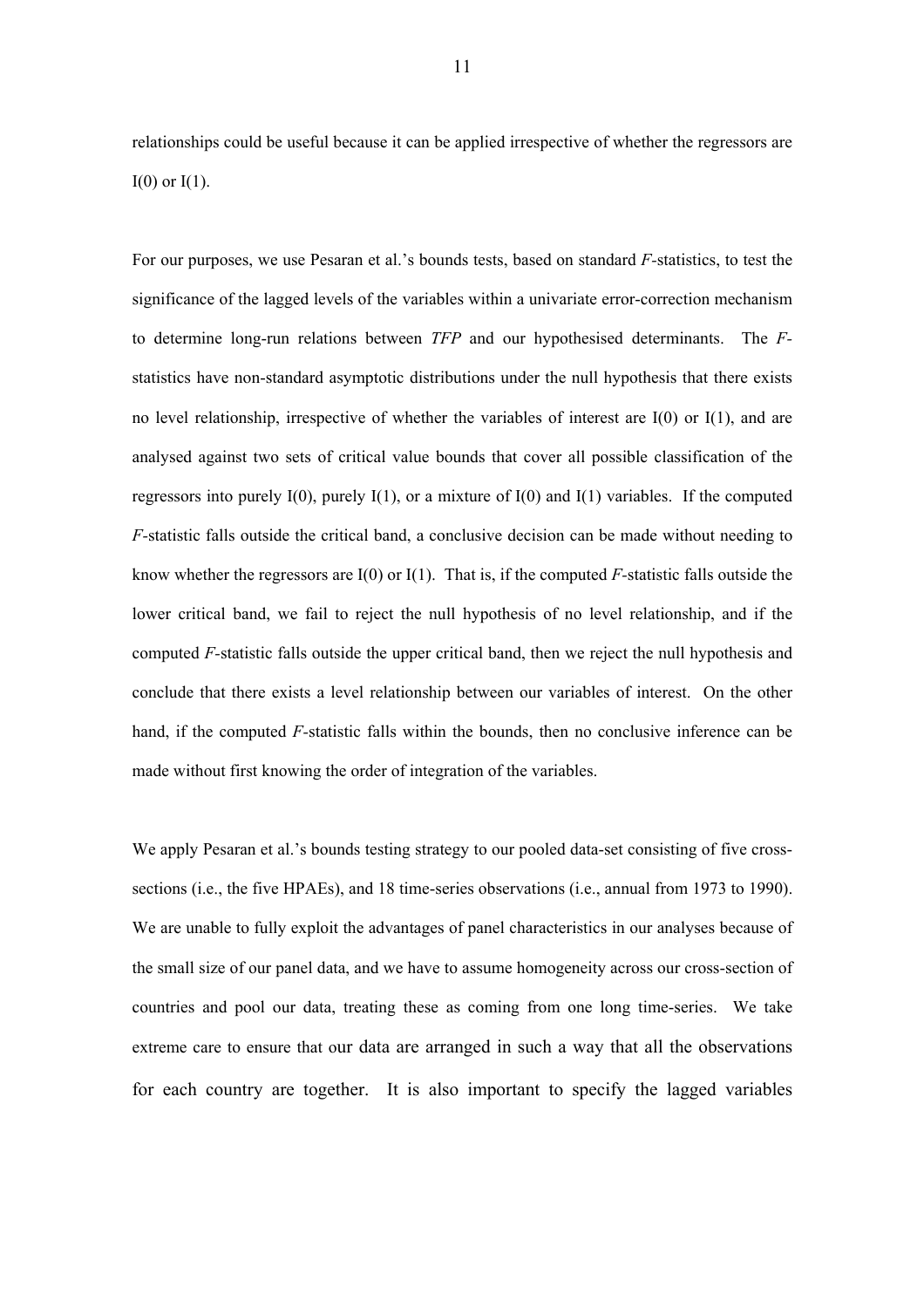appropriately in order to keep the lagged variables of a country in the cross-section separate from the lag values of the next country in the cross-section.

One advantage of using panel data over pure cross-section or time-series estimation, is that, in principle, the use of panel data will allow the researcher to exploit the dynamics from the crosssections. However, because our panel is small, *i.e.*, the number of time-series observations is small for each country, we are unable to exploit more fully the possible heterogeneity of the underlying economic relationships; instead we assume a common structure across the five countries and apply Pesaran et al.'s bounds testing strategy. If, however, these differences do matter and are not randomly distributed, then these differences need to be properly accounted for in our *TFP* equation. The simplest way of doing so is by including dummy variables for each of the countries in our panel data set.

We begin our bounds tests by selecting the optimal length of the ARDL model using a general to specific (GS) testing strategy similar to that suggested by Campbell and Perron (1991) and Hall (1994).<sup>6</sup> Once the optimal length for the distributed lagged difference for each variable in the model is determined, we then compute the *F-*statistic and test it against Pesaran et al.'s critical value bounds. If a level relationship is established, we then analyse the coefficients of the long-run relations. We also supplement our analyses with diagnostic tests.

We present in the next two sections the results of our estimations. In the first set of results, we assume that all the countries in our panel data possess similar structural characteristics and have been subjected to common shocks. We also assume that structural differences among the

l

<sup>&</sup>lt;sup>6</sup> Although we recognise that a pre-testing problem may be inherent in such an approach, we opt to determine the optimal lag length first, before testing for the existence of the level relationship, mainly because we do not want to compromise the degrees of freedom available, given the limited number of time-series observations we have in our pooled data-set.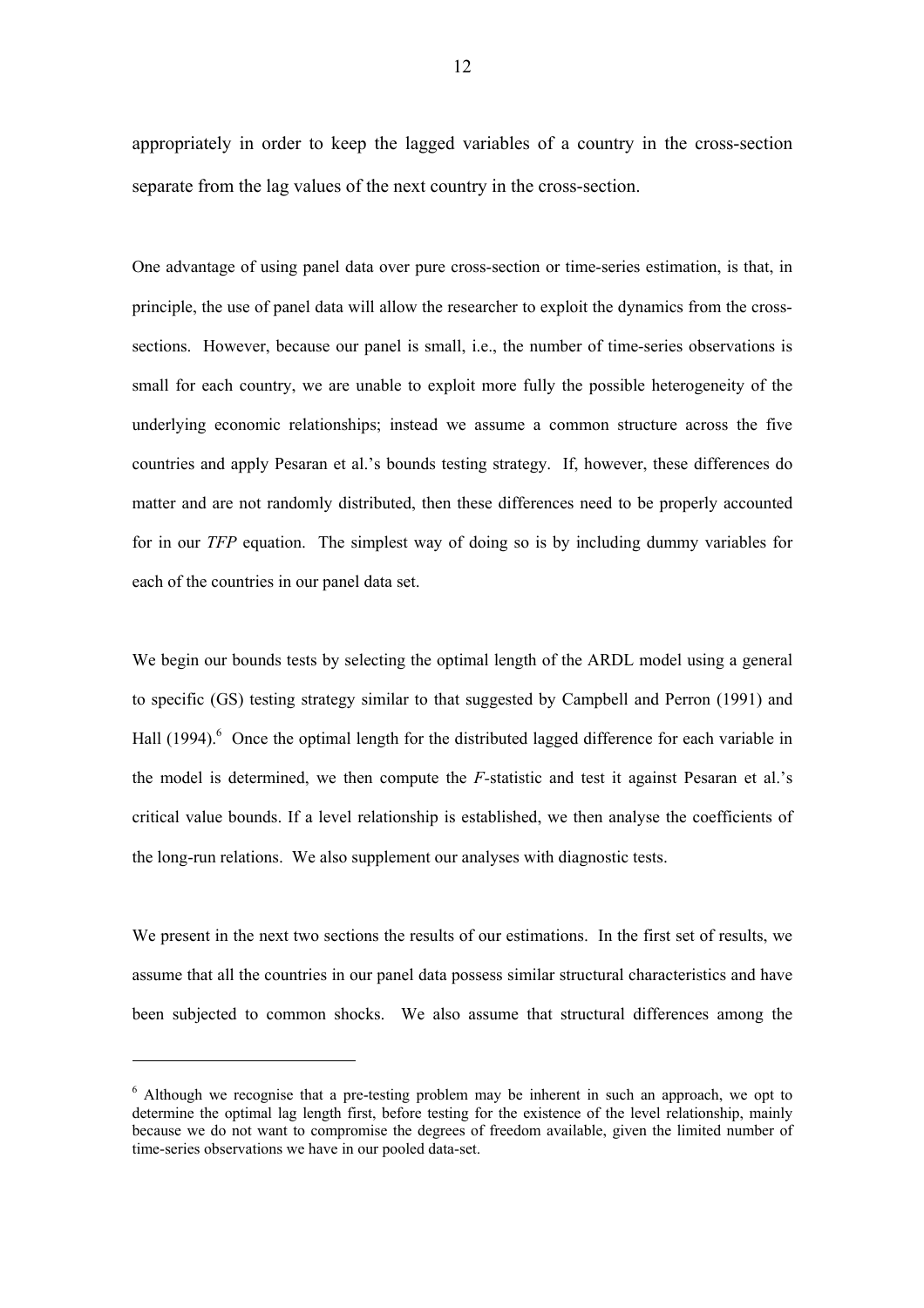HPAEs in our panel do not affect *TFP*, or if they do, these effects are randomly distributed with zero mean. In the second set of results, we assume that, these differences do matter and are not randomly distributed, so we include dummy variables for each of the countries in our panel data set.<sup>7</sup>

## 5.2 Bounds test for the existence of level relationships in a *TFP* equation

Due to the short span of time-series data available for each country in our panel, we set the highest order of the lags in our ARDL model at  $p_{max} = 5$ . The error correction version of our ARDL (5, 5, 5, 5, 5, 5) model in the variables *TFP*, *Tradetax*, *Domtax*, *Noncomp*, *Comp* and *Human*, where these variables are as previously defined, is given by:

$$
\Delta \ln TFP_{it} = \alpha_0 + \alpha_1 \ln TFP_{it-1} + \alpha_2 X_{it-1} + \sum_{p=1}^{5} \alpha_3 \Delta Z_{it-p} + \alpha_4 \Delta X_{it} + u_{it}
$$
 (1)

where,

l

 $X_{it}$  = (ln*Tradetax<sub>it</sub>*, ln*Domtax<sub>it</sub>*, ln*Noncomp<sub>it</sub>*, ln*Comp<sub>it</sub>*, ln*Human<sub>it</sub>*)'  $Z_{it}$  =  $(\ln TFP_{it}, \ln Tradetax_{it}, \ln Domtax_{it}, \ln Noncomp_{it}, \ln Comp_{it}, \ln Human_{it})'$  $=$   $(\ln TFP_{it}, X_{it})'$  $\alpha_0$  = is an intercept term, representing the structural similarities between countries

 $\alpha_k$  =  $k = 1, \dots, K$ , are vectors of slope coefficients, assumed to be constant over time and countries.

 $\sigma$ <sup>7</sup> Country-specific trend terms could also have been included in our general equation to allow for possible influences of trends in the data. However, to avoid losing valuable degrees of freedom, given our small panel data set, we have instead re-estimated our general equation using de-trended variables. In detrending the variables though, we are in effect forcing the variables for each country to have zero means; hence we are practically throwing away any long-run information from whatever cross-country variation there may be. Because of these reservations, the results of the estimation of the general equation using de-trended variables are not presented here. Results are available on request from the author.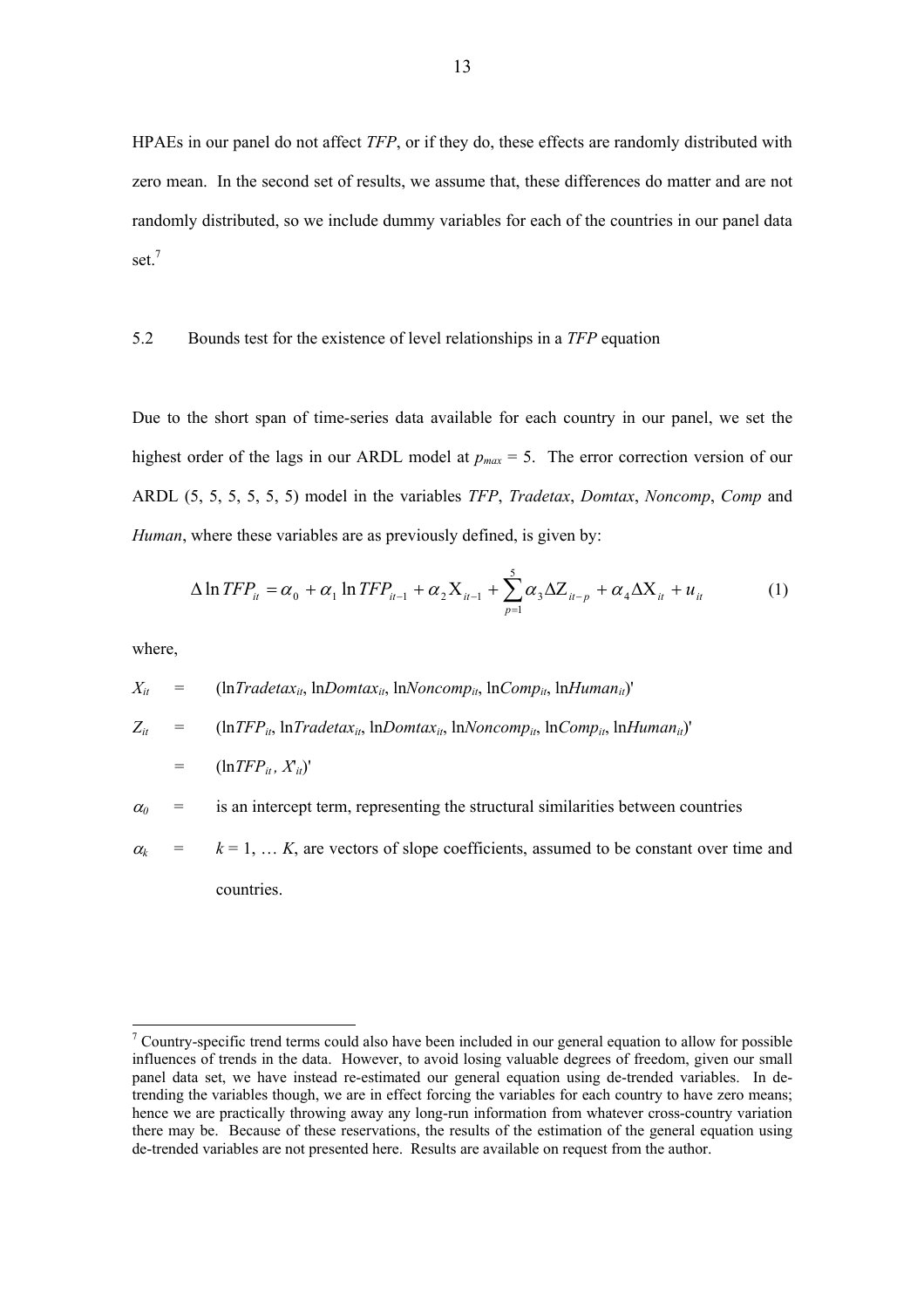and the subscripts *i* and *t* denote country and time respectively. We assume, at least initially, that the countries in our panel have common structural characteristics, and that individual country differences have no significant effect on *TFP* or, if they do, these effects are randomly distributed with zero mean. Ideally, country-specific trend terms should be included in our regression equation. However, because there are only five cross-sections in the data set and the number of annual observations for each country is also limited (i.e.,  $t = 18$ ), including countryspecific trend terms is not feasible since it would lead to further loss in degrees of freedom.

Our GS testing strategy to determine the appropriate length of the distributed lag begins by estimating equation (1). The last lagged difference term of the regressor with the least significant coefficient is deleted, and the equation is re-estimated until all the last lagged difference terms of the regressors are all significant. This results in the choice of an ARDL (0, 0, 3, 0, 3, 0) specification. The computed F-statistic for testing the hypothesis that there exists no level relationship between *TFP* and the explanatory variables in our equation ( $\alpha_2 = 0$ ) is  $F(6,52) = 1.0956$ .<sup>8</sup> This indicates that the hypothesis that there exists no level relationship in our *TFP* equation is not rejected. In this case, Pesaran et al. do not recommend proceeding with the estimation of the error-correction form of our ARDL (0, 0, 3, 0, 3, 0) *TFP* equation, and from this we find hardly any evidence of a long-run relationship between *TFP* and our explanatory variables. To the extent that this ECM had been meaningful, analysis of the level relationships using the ECM form would have allowed us to examine more directly the dynamics that exist between changes in *TFP* and its hypothesised determinants.

5.3 Bounds test for the existence of level relationships in a *TFP* equation *with* countryspecific dummy variables

l

<sup>&</sup>lt;sup>8</sup> The appropriate critical value bounds from Pesaran et al. are  $(2.12, 3.23)$ ,  $(2.45, 3.61)$  and  $(3.15, 4.43)$  at 90%, 95% and 99% significance levels respectively.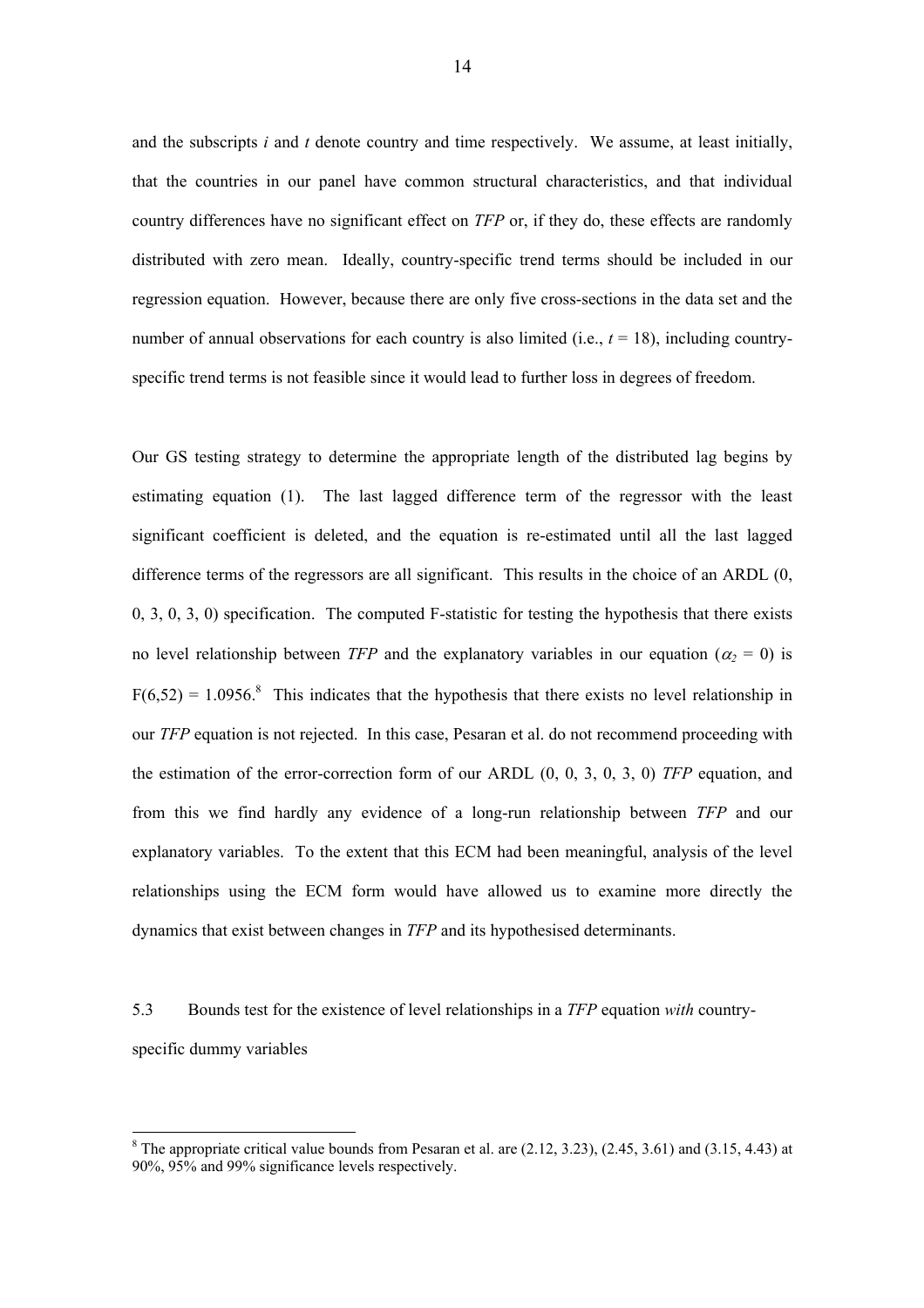In order to allow for differences in structural characteristics, we have included dummy variables for each of the countries in our panel data set. Thus, our *TFP* equation with dummy variables is given as:

$$
\Delta \ln TFP_{it} = \alpha_1 \ln TFP_{it-1} + \alpha_2 X_{it-1} + \sum_{p=1}^{5} \alpha_3 \Delta Z_{it-1} + \alpha_4 \Delta X_{it} + \sum_{j=1}^{5} \alpha_5 D_{jt} + u_{it}
$$
\n(2)

where the variables and parameters are as previously defined, and the  $D_{ij}$ s are dummy variables, $9$  such that:

$$
D_{ji} = \begin{cases} 1 & \text{for observations for country } j \ (j = 1, \dots, 5) \\ 0 & \text{otherwise} \end{cases}
$$

l

Following the same GS testing strategy to determine the optimal length of the distributed lag in our ARDL *TFP* equation, we arrive at an ARDL (1, 5, 3, 3, 2, 1) *TFP* equation. We then estimate the ECM form of this equation and present the results in Table 3. Table 4 presents diagnostic test results.

The computed *F*-statistic for the ARDL (1, 5, 3, 3, 2, 1) *TFP* equation with dummy variables,  $F(6,29) = 5.0990$ , clearly falls outside Pesaran et al.'s upper critical value bounds, <sup>10</sup> Thus, the null hypothesis of no level relationship in our *TFP* equation with dummy variables for each HPAE, is rejected, irrespective of whether the variables are all  $I(0)$  or all  $I(1)$  or a mixture of  $I(0)$  and  $I(1)$ .

Our estimates also show that three of the six explanatory variables in levels (*TFP*, *Noncomp* and *Comp*), are highly statistically significant. The lagged levels of *TFP* and *Noncomp* appear to

<sup>&</sup>lt;sup>9</sup> There are five dummy variables included in equation (2) because it does not include an additional/separate constant variable.

<sup>&</sup>lt;sup>10</sup> In this case, these are  $(2.12, 3.23)$ ,  $(2.45, 3.61)$  and  $(3.15, 4.43)$  at 90%, 95% and 99% significance levels respectively. We recognise that for our new equation, where our intercept term is effectively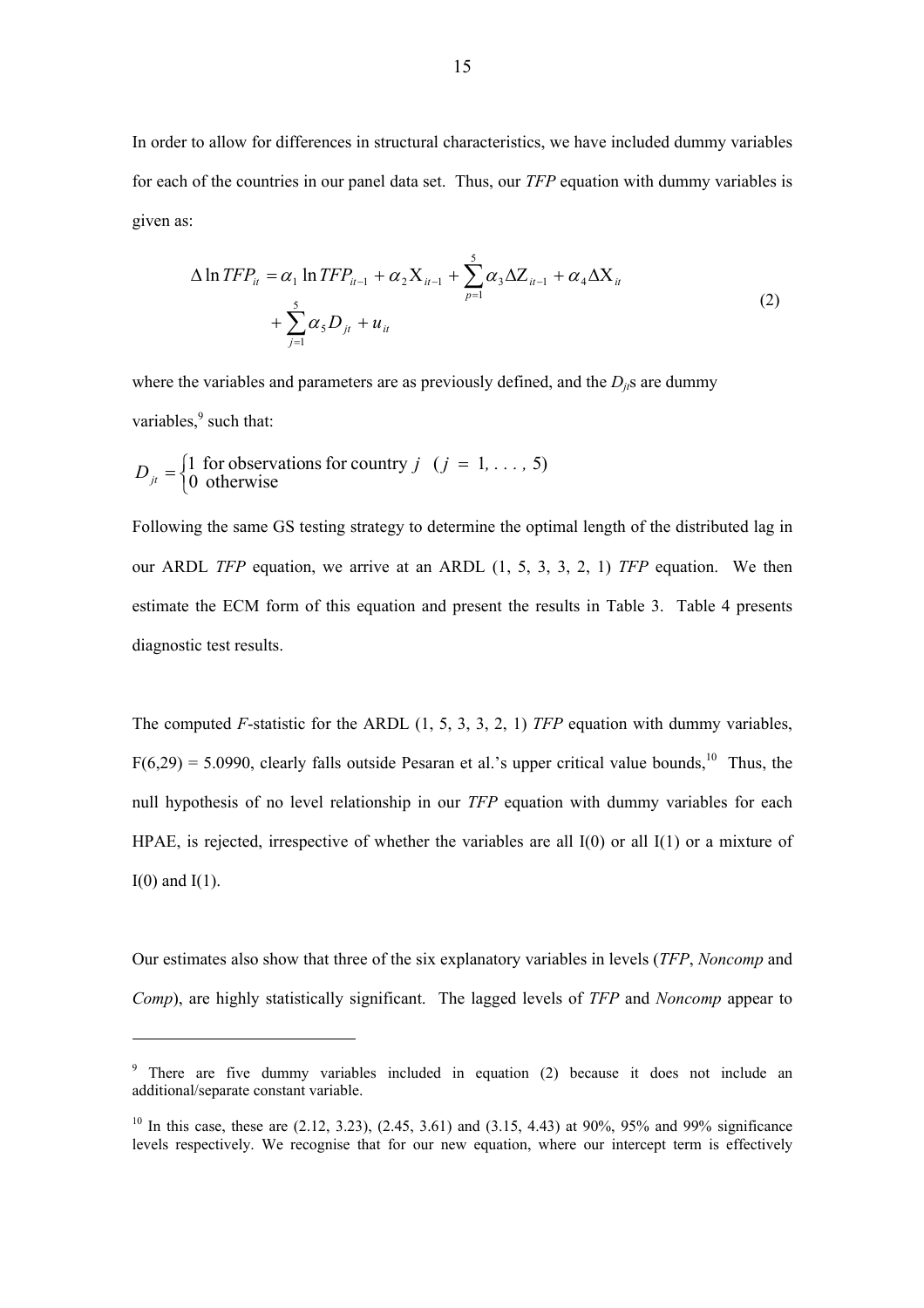have a significant negative influence on the change in *TFP* (ln∆*TFP*), while the lagged level of *Comp* appear to have a significant positive effect. The *Domtax*, *Tradetax* and *Human* lagged level variables have no significant effect.

Of the differenced variables, only those of *Noncomp* and *Comp* are found to be statistically significant. The coefficient of the change in *Noncomp* points to a negative influence on the change in *TFP*, while the coefficient of the change in *Comp* indicates a positive influence.

Our testing strategy that started with choosing the optimal length of the distributed lag ensured that, at least the last lagged difference term of each variable is statistically significant. It is interesting to note, however, that while the levels of *TFP* and *Noncomp* indicate a negative influence on the change in *TFP*, we find that the lagged changes of these variables, generally positively affect the change in *TFP*. In the same way, while the levels of *Domtax* and *Comp* are positive influences on the change in *TFP*, their lagged changes have the opposite (negative) effect. This seems to indicate that some level variables may initially have a positive (e.g. *Domtax* and *Comp*) or negative (e.g. *Noncomp*) effect on the change in *TFP*, but after some time, have a reverse effect.

For the *Tradetax* and *Human* variables, it appears that it takes some time before their effects on the change in *TFP* are manifested, i.e. between three to five period lagged changes for *Tradetax*, and a one-period lagged change in *Human*.

In terms of the dummy variables for each of the HPAEs, we find that none of these is statistically significant. However, a joint  $(F<sub>-</sub>)$  test on the significance of the country-specific dummy variables (H<sub>0</sub>:  $\alpha_5$ 's are all = 0 against H<sub>1</sub>: at least one of the  $\alpha_5$ 's are  $\neq$  0) indicate that at

-

disaggregated into country-specific dummy variables, the critical values we use to test our hypothesis may be affected; hence we use these critical values with some reservation.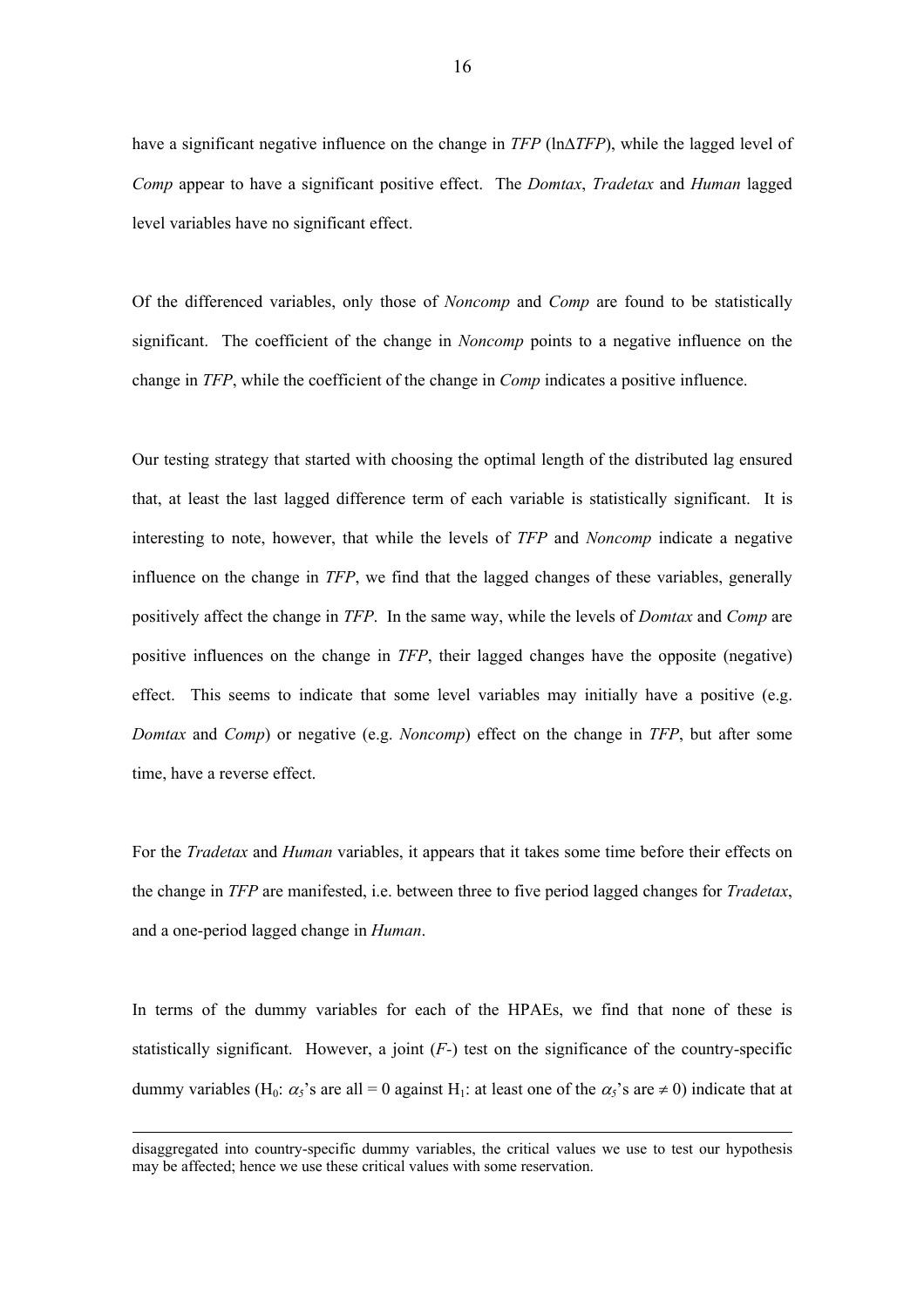least some of the coefficients of the dummy variables are significantly different from zero. This implies that country-specific characteristics do affect our *TFP* equation. Such a result may be better confirmed by applying the same bounds test for each individual country over time. However, because there are not enough time-series data available for the HPAEs, it is not feasible to apply the same bounds test on the individual HPAEs at this point.

We find that our regression equation fits reasonably well and also performs well against a series of diagnostic tests. Diagnostic tests for normality of error terms, heteroskedasticity and model mis-specification for the ECM form of the ARDL (1, 5, 3, 3, 2, 1) *TFP* equation with dummy variables indicate that the errors are normally distributed and in general, do not suffer from heteroskedasticity and mis-specification problems. Overall, we consider the results of our estimation reasonably reliable.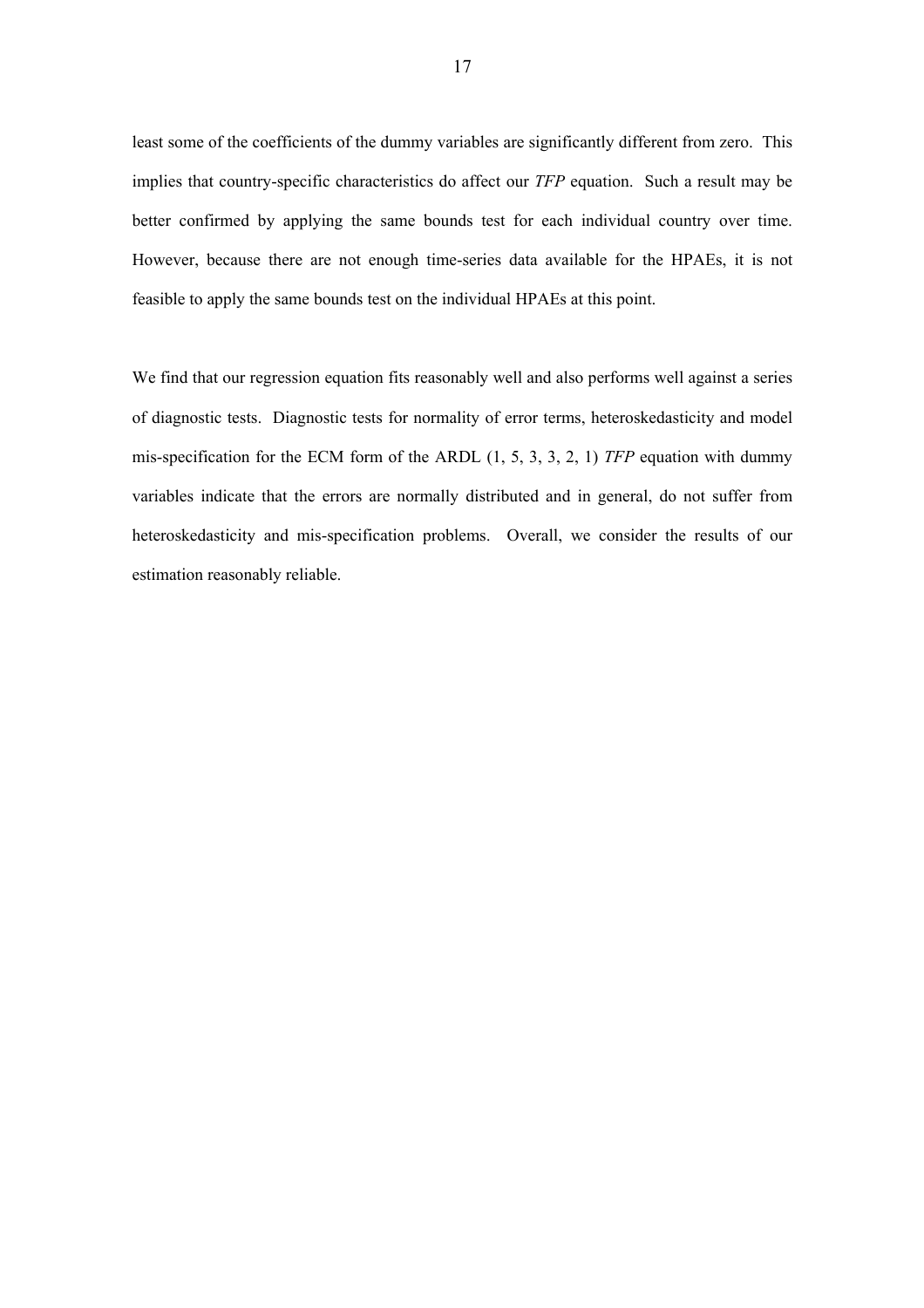| anı |  |
|-----|--|
|     |  |

| Regressor                                                                              | Coefficient | Standard error | t-ratio     |
|----------------------------------------------------------------------------------------|-------------|----------------|-------------|
| $ln$ <i>TFP</i> <sub>it-1</sub>                                                        | $-0.502$    | 0.130          | $-3.866***$ |
| $ln\Delta TFP_{it-1}$                                                                  | 0.262       | 0.151          | 1.737*      |
|                                                                                        |             |                |             |
| $lnTradetaxit-1$                                                                       | $-0.000$    | 0.049          | $-0.001$    |
| $ln\Delta Tradetax_{it}$                                                               | 0.054       | 0.059          | 0.919       |
| $ln\Delta Trade tax_{it-1}$                                                            | 0.116       | 0.080          | 1.449       |
| $ln\Delta Trade tax_{it-2}$                                                            | $-0.055$    | 0.093          | $-0.591$    |
| $ln\Delta Trade tax_{it-3}$                                                            | 0.186       | 0.076          | $2.450**$   |
| $ln\Delta Trade tax_{it-4}$                                                            | $-0.004$    | 0.0778         | $-0.058$    |
| $ln\Delta Trade tax_{it-5}$                                                            | 0.099       | 0.052          | 1.909*      |
|                                                                                        |             |                |             |
| $lnDom tax_{it-1}$                                                                     | 0.250       | 0.146          | 1.710       |
| $ln\Delta Dom tax_{it}$                                                                | 0.128       | 0.116          | 1.109       |
| $ln\Delta Dom tax_{it-1}$                                                              | 0.047       | 0.116          | 0.410       |
| $ln\Delta Dom tax_{it-2}$                                                              | $-0.005$    | 0.107          | $-0.051$    |
| $ln\Delta Dom tax_{it-3}$                                                              | $-0.274$    | 0.128          | $-2.145**$  |
| $lnNoncomp_{it-1}$                                                                     | $-1.224$    | 0.302          | $-4.057***$ |
| $ln\Delta Noncomp_{it}$                                                                | $-0.508$    | 0.116          | $-4.396***$ |
| $ln\Delta Noncomp_{it-1}$                                                              | 0.652       | 0.185          | 3.525***    |
| In $\Delta Noncomp_{it-2}$                                                             | 0.427       | 0.124          | 3.435***    |
| $ln\Delta Noncomp_{it-3}$                                                              | 0.349       | 0.103          | $3.402***$  |
| $lnComp_{it-1}$                                                                        | 0.540       | 0.158          | 3.416***    |
| $ln\Delta Comp_{it}$                                                                   | 0.244       | 0.081          | $3.004***$  |
| $ln\Delta Comp_{it-1}$                                                                 | $-0.219$    | 0.105          | $-2.081*$   |
| $ln\Delta Comp_{it-2}$                                                                 | $-0.156$    | 0.083          | $-1.881*$   |
| $lnHuman_{it-1}$                                                                       | 0.201       | 0.411          | 0.488       |
| $ln\Delta H$ uman <sub>it</sub>                                                        | $-5.112$    | 3.843          | $-1.330$    |
| $ln\Delta Human_{it-1}$                                                                | $-11.973$   | 4.628          | $-2.587**$  |
| D1                                                                                     | 1.959       | 2.083          | 0.940       |
| D2                                                                                     | 2.254       | 2.169          | 1.039       |
| D <sub>3</sub>                                                                         | 2.304       | 2.129          | 1.083       |
| D <sub>4</sub>                                                                         | 2.489       | 2.292          | 1.086       |
| D <sub>5</sub>                                                                         | 1.531       | 2.068          | 0.740       |
| $\overline{R}^2 = 0.4976$<br>$R^2 = 0.7531$<br><i>F</i> -statistic $(6,29) = 5.0990**$ |             |                |             |

# ERROR CORRECTION FORM OF THE ARDL (1, 5, 3, 3, 2, 1) TFP EQUATION (DEPENDENT VARIABLE: Δln*TFP<sub>it*</sub>, 1973-1990)

Notes:

\*\*\*, \*\* and \* reject the null hypothesis at 1%, 5% and 10% levels respectively.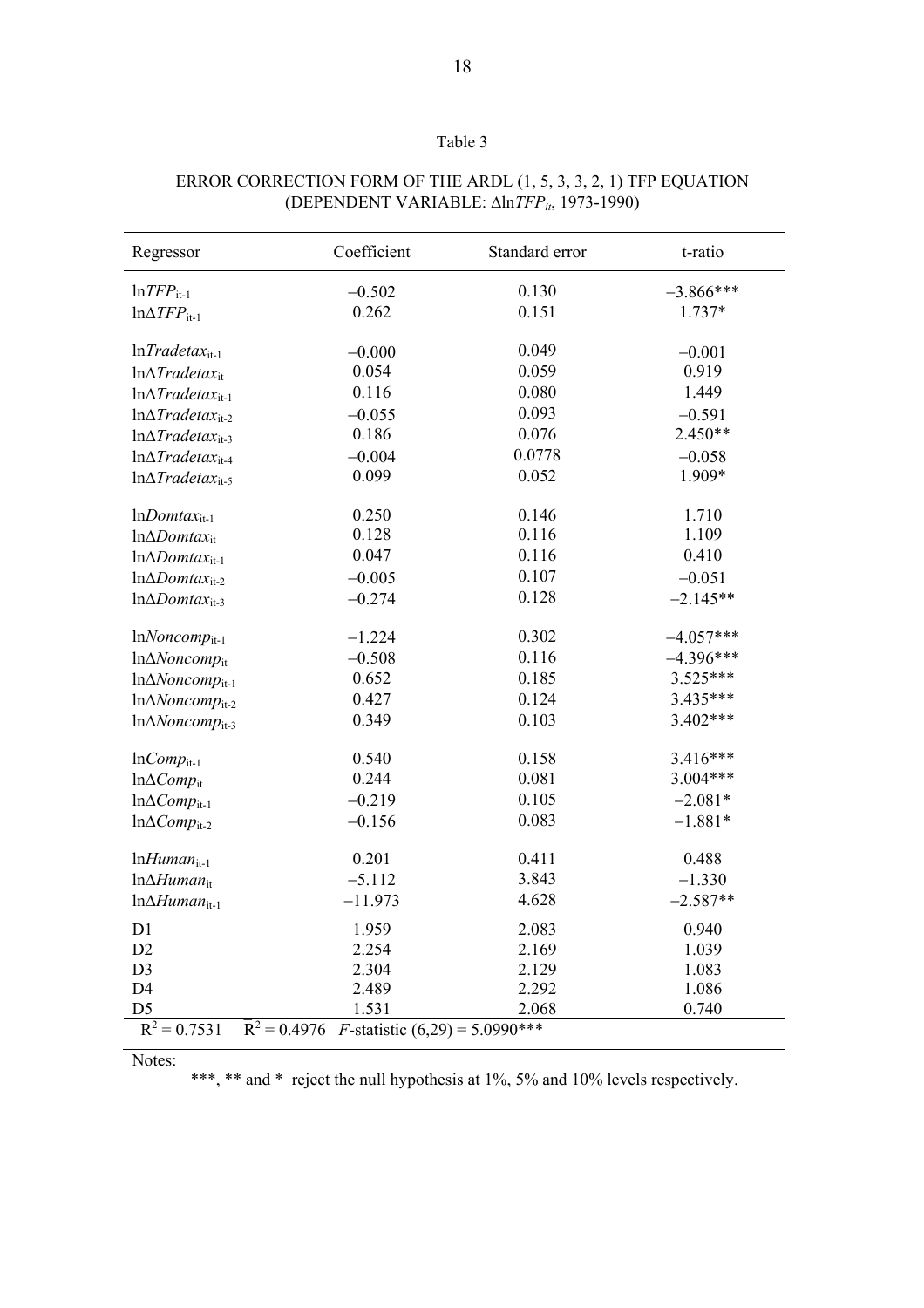#### Table 4

## DIAGNOSTIC TEST RESULTS FOR THE ERROR CORRECTION FORM OF THE ARDL (1, 5, 3, 3, 2, 1) *TFP* EQUATION

| Null hypothesis                                | Test statistics     | Conclusion           |
|------------------------------------------------|---------------------|----------------------|
| Jarque-Bera LM test<br>for normality of errors | 0.820<br>(2)        | Fail to reject $H_0$ |
| Homoskedasticity                               |                     |                      |
| $(\varepsilon_i)^2$ on $\hat{Y}_i$             | 7.580***<br>(1)     | Reject $H_0$         |
| $(\varepsilon_i)^2$ on $[\hat{Y}_i]^2$         | 1.347<br>(1)        | Fail to reject $H_0$ |
| $(\varepsilon_i)^2$ on $\ln[\hat{Y}_i]^2$      | 0.670<br>(1)        | Fail to reject $H_0$ |
| $(\varepsilon_i)^2$ on X                       | 35.001<br>(30)      | Fail to reject $H_0$ |
| $\ln[(\varepsilon_i)^2]$ on X                  | 30.424<br>(30)      | Fail to reject $H_0$ |
| $ \varepsilon_i $ on X                         | 33.544<br>(30)      | Fail to reject $H_0$ |
| Correct specification                          |                     |                      |
| RESET(2)                                       | $4.417*$<br>(1, 28) | Reject $H_0$         |
| RESET(3)                                       | 2.437<br>(2, 27)    | Fail to reject $H_0$ |
| RESET(4)                                       | 1.566<br>(3, 26)    | Fail to reject $H_0$ |

Notes:

Numbers in parentheses are degrees of freedom.

The Jarque-Bera and heteroskedasticity tests are  $\chi^2$  distributed and the RESET tests are Fdistributed under their respective null hypotheses.

\*\*\*, \*\* and \* reject the null hypothesis at 1%, 5% and 10% levels, respectively.

So far, we have only presented the results of the ECM form of the ARDL (1, 5, 3, 3, 2, 1) *TFP* equation. Earlier we mentioned that the ECM form allows a better insight into the dynamics involved in our *TFP* representation. However, from this, we can also obtain the implied longrun level relationship between *TFP* and the other variables. Solving our general ECM equation with dummy variables and trend (equation (2)), for  $lnTFP$  gives the long-run relationship between *TFP* and our hypothesised determinants as: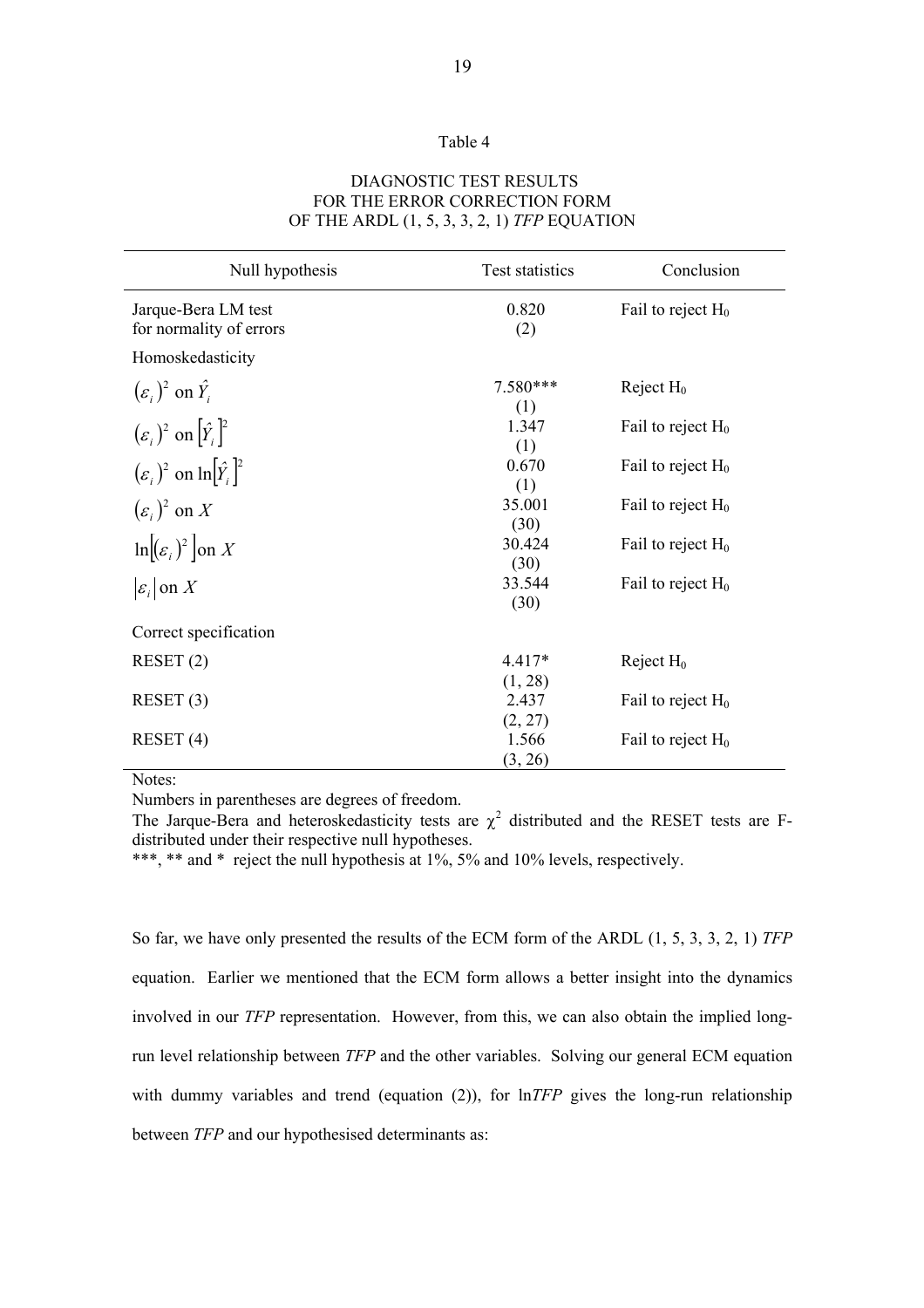$$
\ln TFP_{it} = \gamma X_{it} + \varepsilon_t, \text{ where } \gamma = -\left(\frac{\alpha_2}{\alpha_1}\right)
$$
 (3)

and substituting the results from our ECM estimation, we have  $(t\text{-statistics are in parentheses})$ .<sup>11</sup>

$$
\ln TFP = -0.0001 \ln Tradetax + 0.4971 \ln Domtax - 2.4370 \ln Noncomp \n(-0.0006) \qquad (1.7445) \qquad (-4.8941) \n+ 1.0747 \ln Comp + 0.3995 \ln Human + \varepsilon_{t} \n(5.0331) \qquad (0.4855)
$$
\n(4)

In analysing the level relationships, we find that the level estimates of *Domtax*, *Noncomp* and *Comp* are statistically significant. Both *Domtax* and *Comp* appear to have a positive effect on the *TFP* level, while *Noncomp* appears to have a highly statistically significant negative effect. The coefficients of the levels of *Tradetax* and *Human* are not statistically significant.

#### 6. Summary and conclusions

l

In this study, we attempt to provide further insight as to what factors essentially drive *TFP* in five HPAEs using panel data. Recent panel unit root tests developed by IPS (2003) are applied to determine the time-series properties of the data. However, the results of our panel unit root tests, as well as the individual unit root tests performed in this study, provide no conclusive evidence on the order of integration of the variables of interest.

To overcome this situation and enable us to proceed with our analysis, we turn to the bounds testing approach to the analysis of level relationships developed by Pesaran et al. (2001). The main advantage of this testing strategy is that it can be applied irrespective of whether the variables of interest are I(0) or I(1), therefore avoiding difficulties associated with unit root

<sup>&</sup>lt;sup>11</sup> Since the small-sample distribution of the level relationship is unknown, the *t*-statistics reported (obtained from non-linear tests) should be interpreted with caution.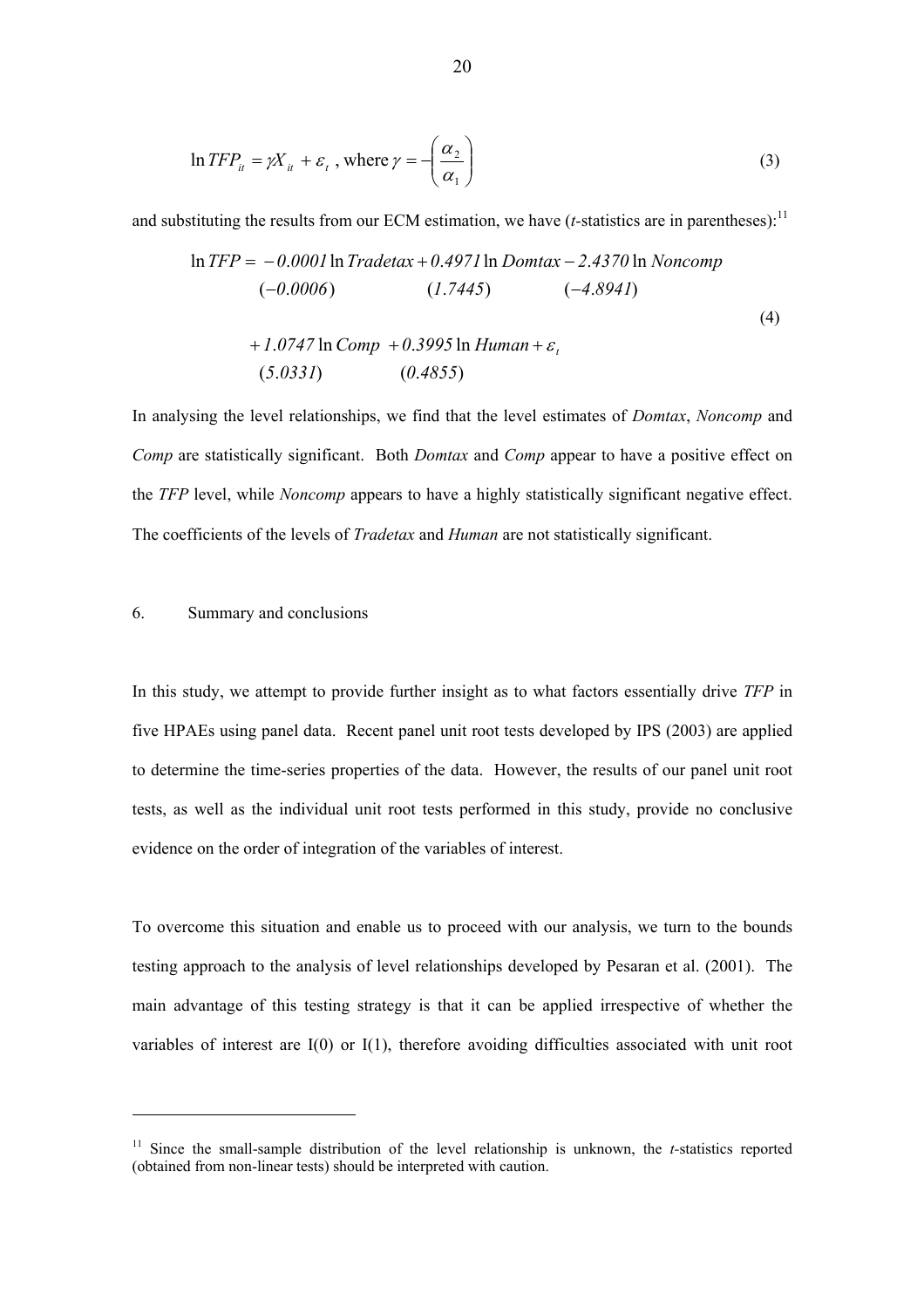testing (such as those mentioned previously). We use pooled data from five HPAEs and treat these as coming from one long time-series.

If we allow for country-specific effects in our regression equation (i.e., ARDL  $(1, 5, 3, 3, 2, 1)$ ) *TFP* equation) (equation (4)), we find strong evidence of a long-run relationship between *TFP* and our hypothesised determinants, irrespective of whether the regressors are I(0) or I(1). Both the ECM estimation of the underlying ARDL *TFP* equation and the implied level relationship indicate that the levels of the two types of government expenditure variables, *Noncomp* and *Comp*, are highly statistically significant influences on *TFP*. As hypothesised, the level estimates of *Noncomp* have a negative effect of *TFP* levels, while *Comp* levels have a positive effect. The level estimates of *Domtax*, also have a statistically significant (though to a slightly lesser degree) positive effect on *TFP* levels.

The information on the long-run relationship between the variables from this model suggests the importance of these variables in explaining *TFP* levels in the HPAEs, particularly the two types of government expenditure. Taken at face value, the sign and statistical significance of the coefficients on these government expenditure variables indicate what the effects are of different types of government expenditure on *TFP* levels. Expenditures on general public services, defence, and social security and welfare, which make up our *Noncomp* variable, adversely affect *TFP* levels. On the other hand, expenditures on health, education and economic services, including expenditures on research, roads, other transportation and communication services, which make up our *Comp* variable, positively affect *TFP*. Although appropriate policy decisions cannot be made simply on the basis of the statistical significance of these variables, the information from this study may prove useful as a starting point in developing policies that could help improve *TFP* levels in the HPAEs.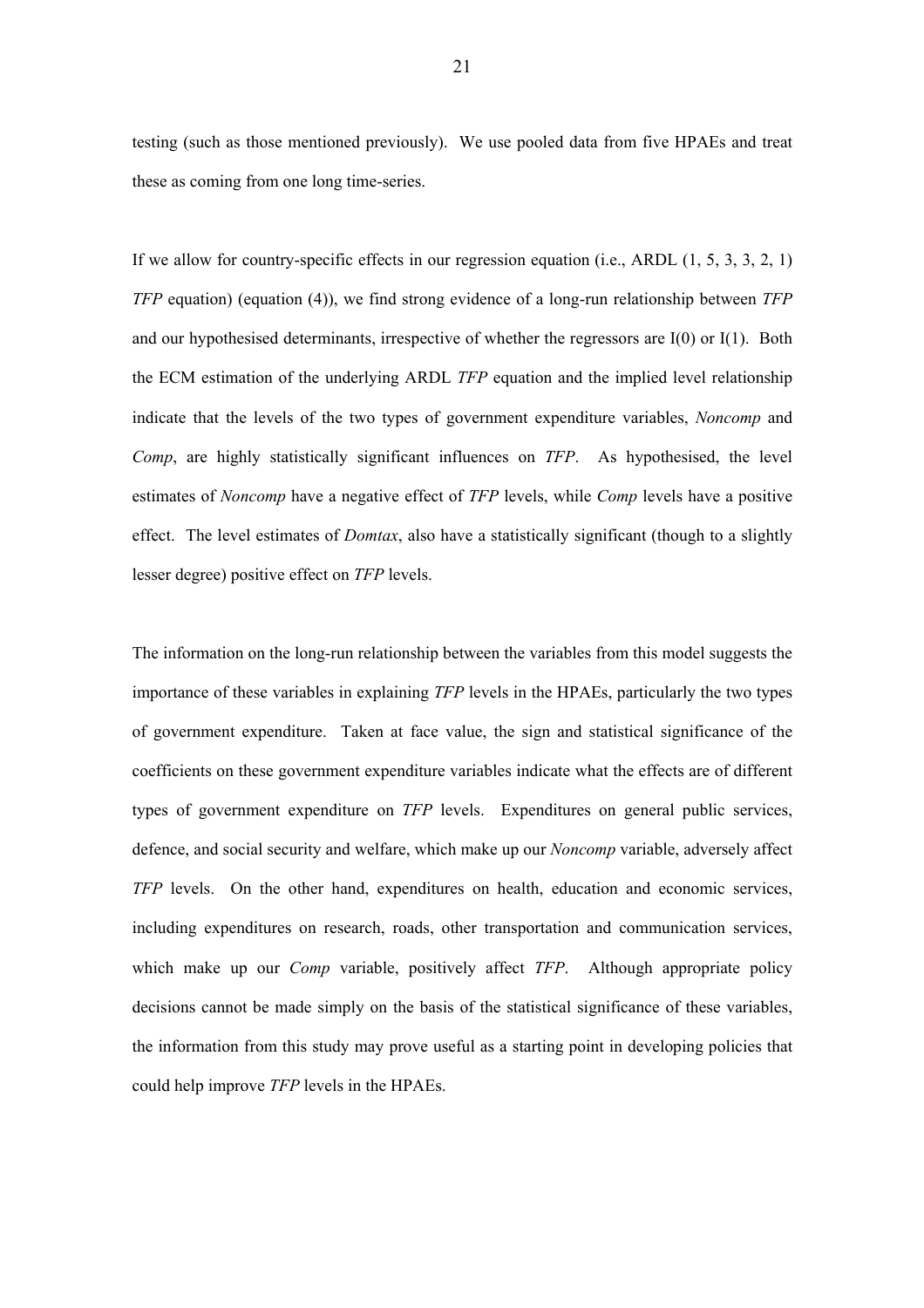References

- Ahmad, J., Harnhirun, S. and Yang, J. (1997) Exports and economic growth in the ASEAN countries: Cointegration and causality tests. Rivista Internationale di Scienze Economiche e Commerciali*,* 44, pp. 419 430.
- Arrow, K. J. (1962) The economic implications of learning by doing. Review of Economic Studies, 29, pp. 155 173.
- Atkinson, A.B. and Brandolini, A. (2001) Promise and pitfalls in the use of "secondary" datasets: Income inequality in OECD countries as a case study. Journal of Economic Literature, 39, pp. 771 799.
- Barro, R. (1991) Economic growth in a cross section of countries. Quarterly Journal of Economics, 106, May, pp. 407 444.
- Barro, R. and Lee, J.W. (1994) Sources of economic growth. Carnegie-Rochester Conference Series on Public Policy, 40, June, pp. 1 46.
- Bleaney, M. Gemmell, N. and Kneller, R. (2001) Testing the endogenous growth model: Public expenditures, taxation and growth over the long-run. Canadian Journal of Economics, 34, February, pp. 36 57.
- Campbell, J. and Perron, P. (1991) Pitfalls and opportunities: What macroeconomists should know about unit roots, in O.J. Blanchard, and S. Fischer (eds.), NBER Macroeconomics Annual 1991, MIT Press, Cambridge, MA.
- Campos, J.E. and Root, H.L. (1996) The key to the Asian miracle. Making shared growth credible. The Brookings Institution, Washington, D.C.
- Chow, P.C.Y., 1987, Causality between export growth and industrial performance: Evidence from the NICs. Journal of Development Economics, 26, pp. 55 63.
- Coe, D., Helpman, E. and Hoffmaister, A. (1997) North-South R&D spillovers. Economic Journal, 107, January, pp. 134 149.
- Collins, S.M. and Bosworth, B.P. (1996) Economic growth in East Asia: accumulation versus assimilation. Brookings Papers on Economic Activity, 2, pp. 135 203.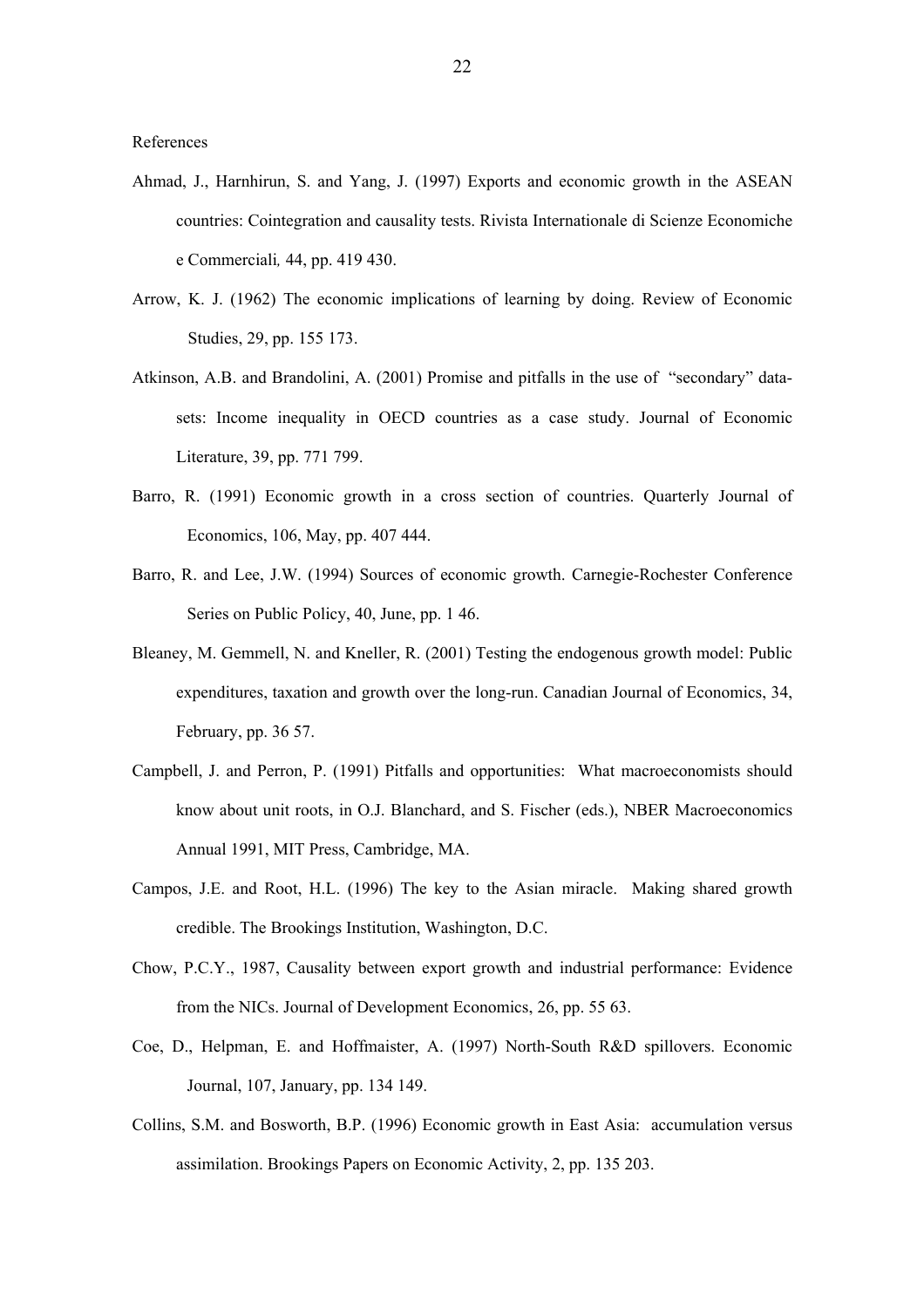- Easterly, W., Loayza, N. and Montiel, P. (1997) Has Latin America's post-reform growth been disappointing? Journal of International Economics, 43, pp. 287 311.
- Edwards, S. (1997) Trade policy, growth and income distribution. American Economic Review, 87, pp. 205 210.
- Elder, J. and Kennedy, P. (2000) Testing for unit roots: What should students be taught? Unpublished.
- Evans, P. (1997) Government consumption and growth. Economic Inquiry, 35, pp. 209 217.
- Hall, A. (1994) Testing for a unit root in time-series with pretest data-based model selection. Journal of Business and Economic Statistics, 12, pp. 461 470.
- Hall, R. and Jones, C. (1999) Why do some countries produce so much more output per worker than others? Quarterly Journal of Economics, 114, pp. 83 116.
- Hsiao, C. (1986) Analysis of Panel Data. Cambridge University Press, Cambridge.
- Im, K.S., Pesaran, M.H. and Shin, Y. (2003) Testing for unit roots in heteregeneous panels. Journal of Econometrics, 115, July, pp. 53 74.
- Islam, I. And Chowdhury, A. (1997) Asia Pacific economies: A survey. Routledge, London.
- Kneller, R., Bleaney, M.F. and Gemmell, N. (1999) Fiscal policy and growth: evidence from OECD countries. Journal of Public Economics, 74, pp. 171 190.
- Knight, M., Loayza, N. and Villanueva, D. (1993) Testing the neo-classical theory of economic growth. IMF Staff Papers, 40, September, pp. 512 541.
- Kormendi, R.C. and Meguire, D.G. (1985) Macroeconomic determinants of growth: Cross country evidence. Journal of Monetary Economics, 16, pp. 141 163.
- Leipziger, D. and Thomas, V. (1993) The lessons of East Asia: An overview of country experience. World Bank, Washington, D.C
- Lucas, R.E. Jr. (1988) On the mechanics of economic development. Journal of Monetary Economics, 22, pp. 3 42.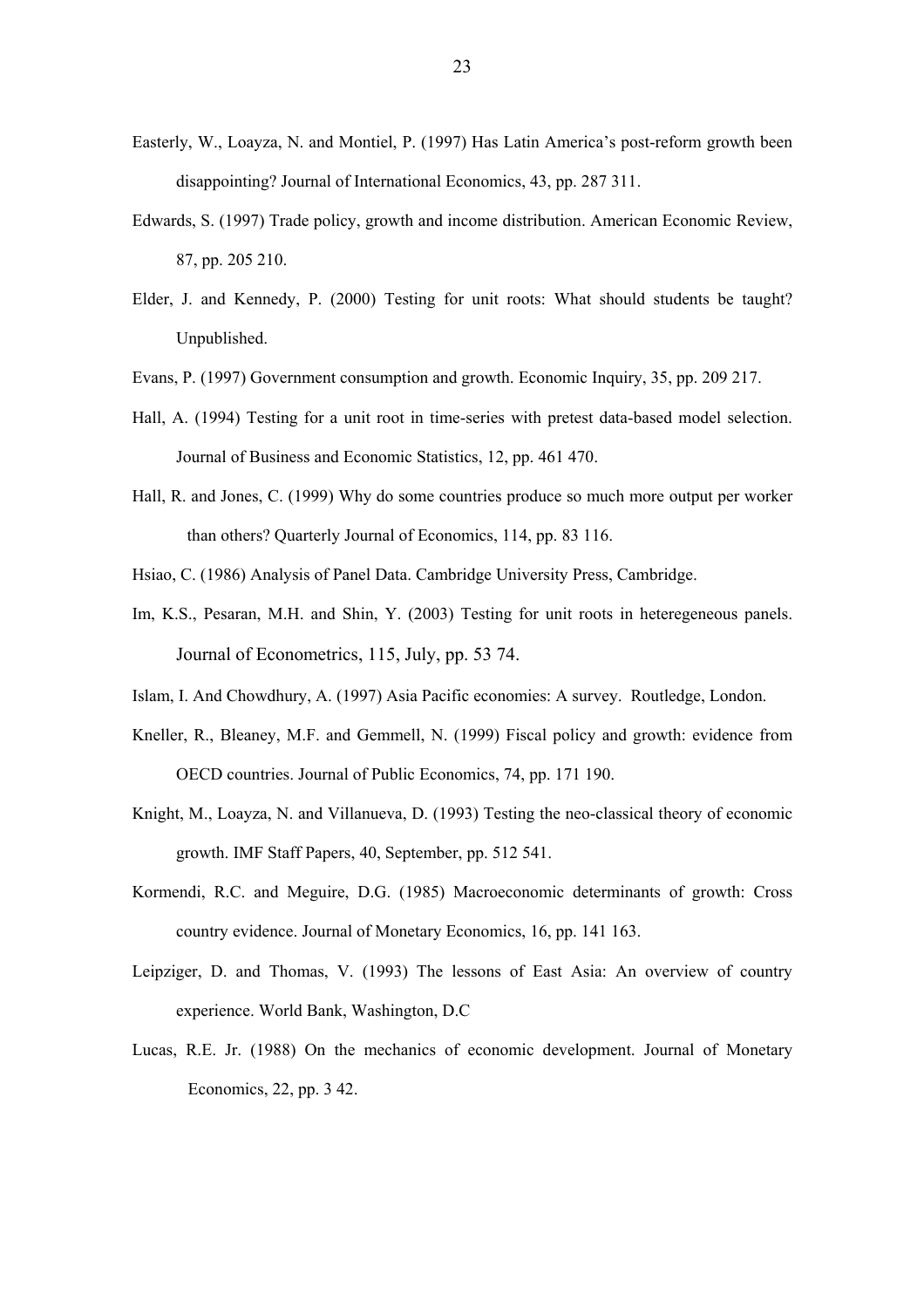- Mankiw, N.G., Romer, D. and Weil, D.N. (1992) A contribution to the empirics of economic growth. Quarterly Journal of Economics, 107, May, pp. 407 437.
- Miller, S.M. and Upadhyay, M.P. (2000) The effects of openness, trade orientation, and human capital on total factor productivity. Journal of Development Economics, 63, pp. 399 423.
- Perron, P. (1988) Trends and random walks in macroeconomic time series. Journal of Economic Dynamics and Control, 12, pp. 297 332.
- Pesaran, M. H., Shin, Y. and Smith, R. J. (2001) Bounds testing approaches to the analysis of level relationships. Journal of Applied Econometrics, 16, pp. 289 326.
- Pesaran, M. H., and Smith, R. J. (1995) Estimating long-run relationships from dynamic heterogeneous panel. Journal of Econometrics, 68, July, pp. 79 113.
- Phillips, P.C.B. and Moon, H.R. (1999) Nonstationary panel data analysis: An overview of some recent developments. Yale University, Cowles Foundation for Research in Economics Discussion Paper No. 1221, May, 24pp.
- Ram, R. (1986) Government size and economic growth: a new framework and some evidence from cross-section and time-series data. American Economic Review, 76, pp. 191 203.
- Rodriguez, F. and Rodrik, D. (2000) Trade policy and economic growth: A skeptic's guide to the cross-national evidence, NBER Macroeconomics Annua 2000, MIT Press, Cambridge, MA.
- Romer, P.M. (1986) Increasing returns and long-run growth. Journal of Political Economy, 94, pp. 1002 1037.
- Root, H.L. (1996) Small countries, big lessons: governance and the rise of East Asia. Oxford University Press, Hong Kong.
- Solow, R. (1956) A contribution to the theory of economic growth. Quarterly Journal of Economics, 70, pp. 65 94.
- Summers, R. and Heston, A. (1991) The Penn World Table (Mark 5): An expanded set of international comparisons 1950-1988. Quarterly Journal of Economics, 106, pp. 327 368.